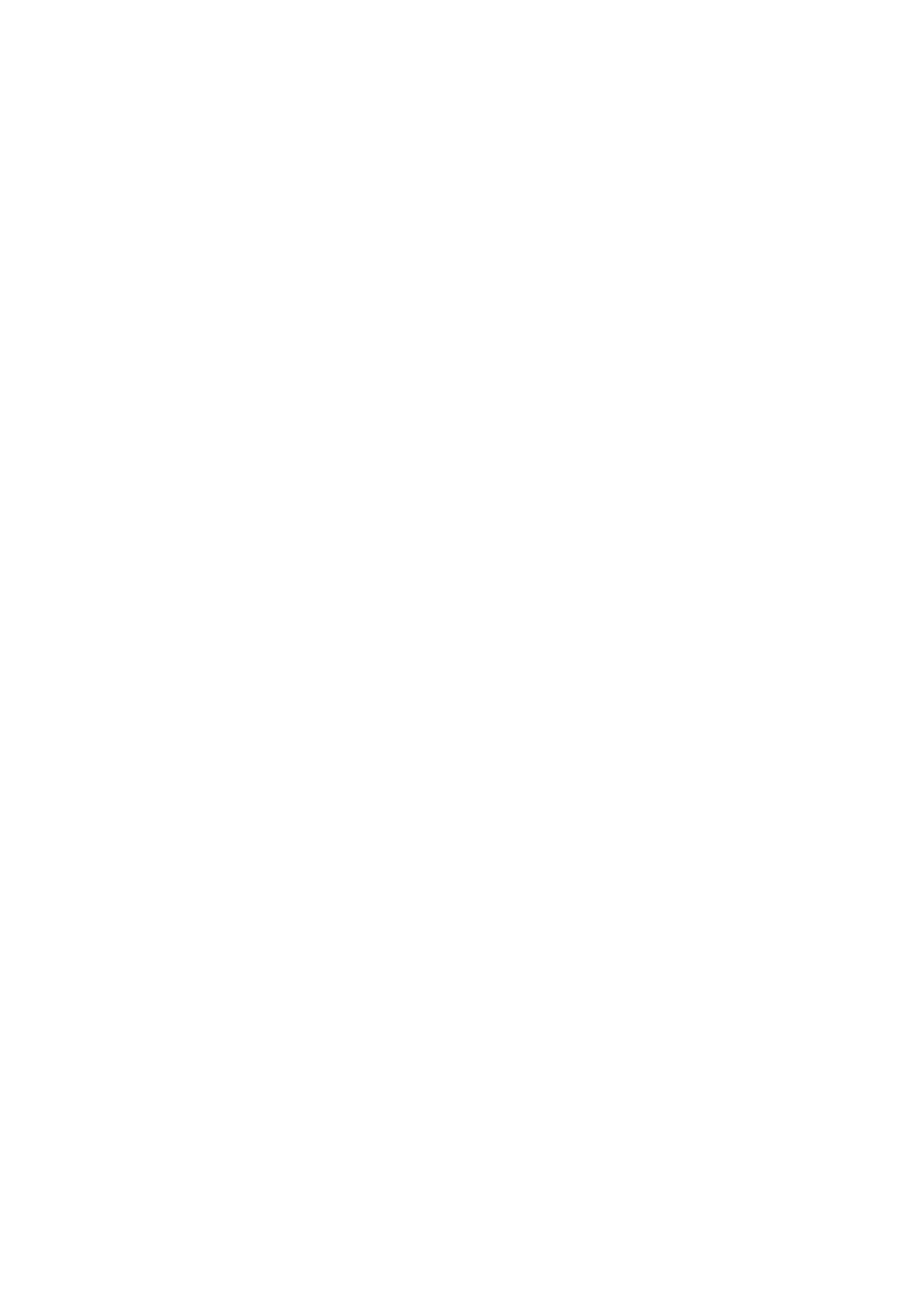For more details see how the [XML Google Sitemap for Magento 2](https://xml-google-sitemap-m2.magento-demo.amasty.com/admin/admin/system_config/edit/section/amxmlsitemap/) extension works.

# **Guide for XML Google Sitemap for Magento 2**

Automatically generate XML Sitemaps in an efficient way. Let your web store communicate with the search engines quickly and properly.

- Index your content way faster
- Include or exclude groups of links in the sitemap
- Individually set frequency and priority for each group of links
- Add images with titles and templates

Sitemaps are critical to search engine optimization. Basically, search engines may judge your web store by your sitemaps. Generate them with the XML Sitemap extension to meet all the necessary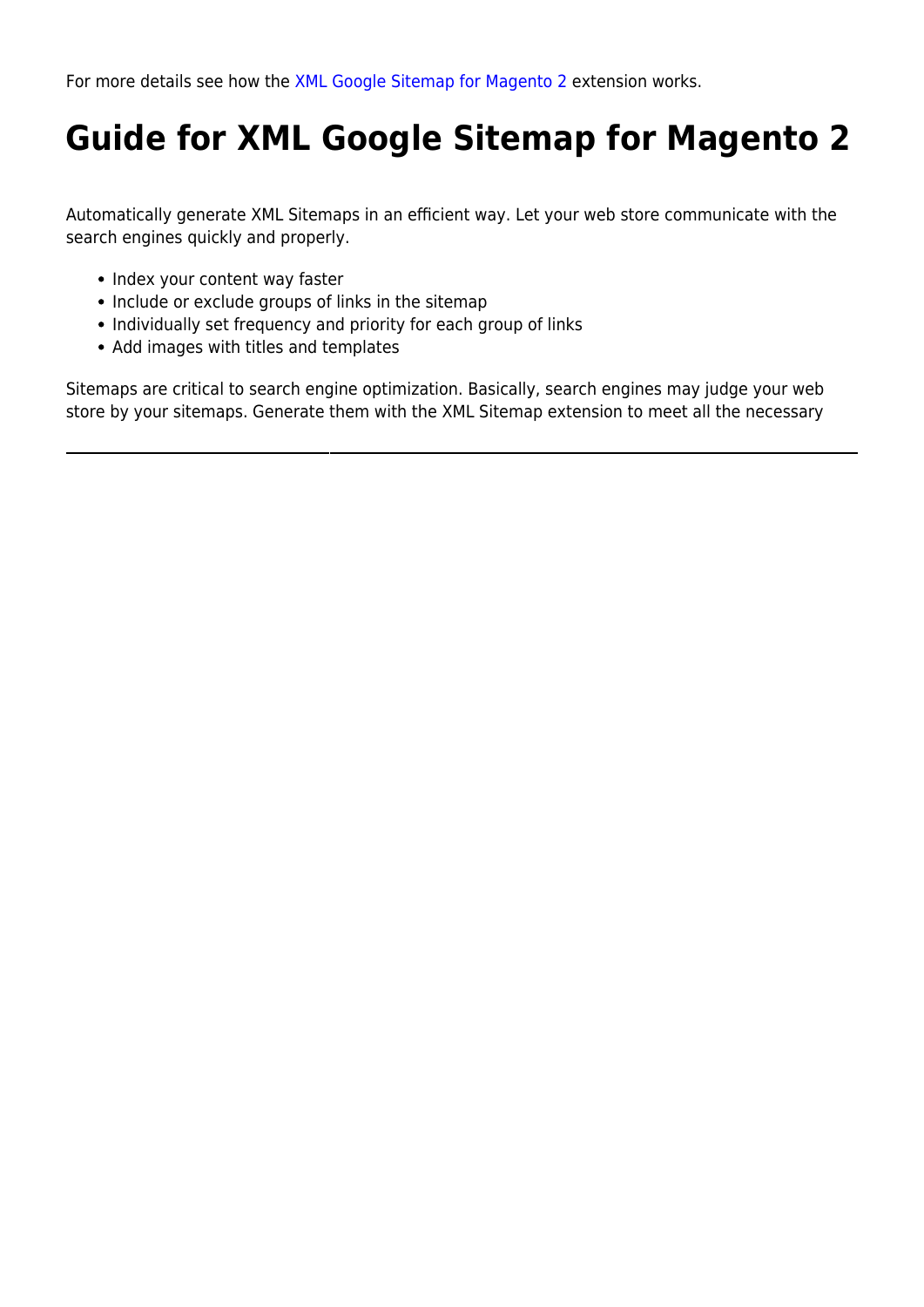requirements and introduce your web store to Google in an appropriate way.

The extension is fully compatible with **Magento 2 Full Page Cache Warmer** extension. Create XML Google sitemap and easily use it for creating the URL cache warming queue.

## **XML Google Sitemaps Grid**

Please navigate to **Admin panel → Content → SEO Toolkit → XML Google Sitemaps**

Use a grid to manage work with the sitemaps. To generate, duplicate and edit sitemaps use a dropdown in the **Action** column.

To create a new sitemap, click **Add New Sitemap** red button.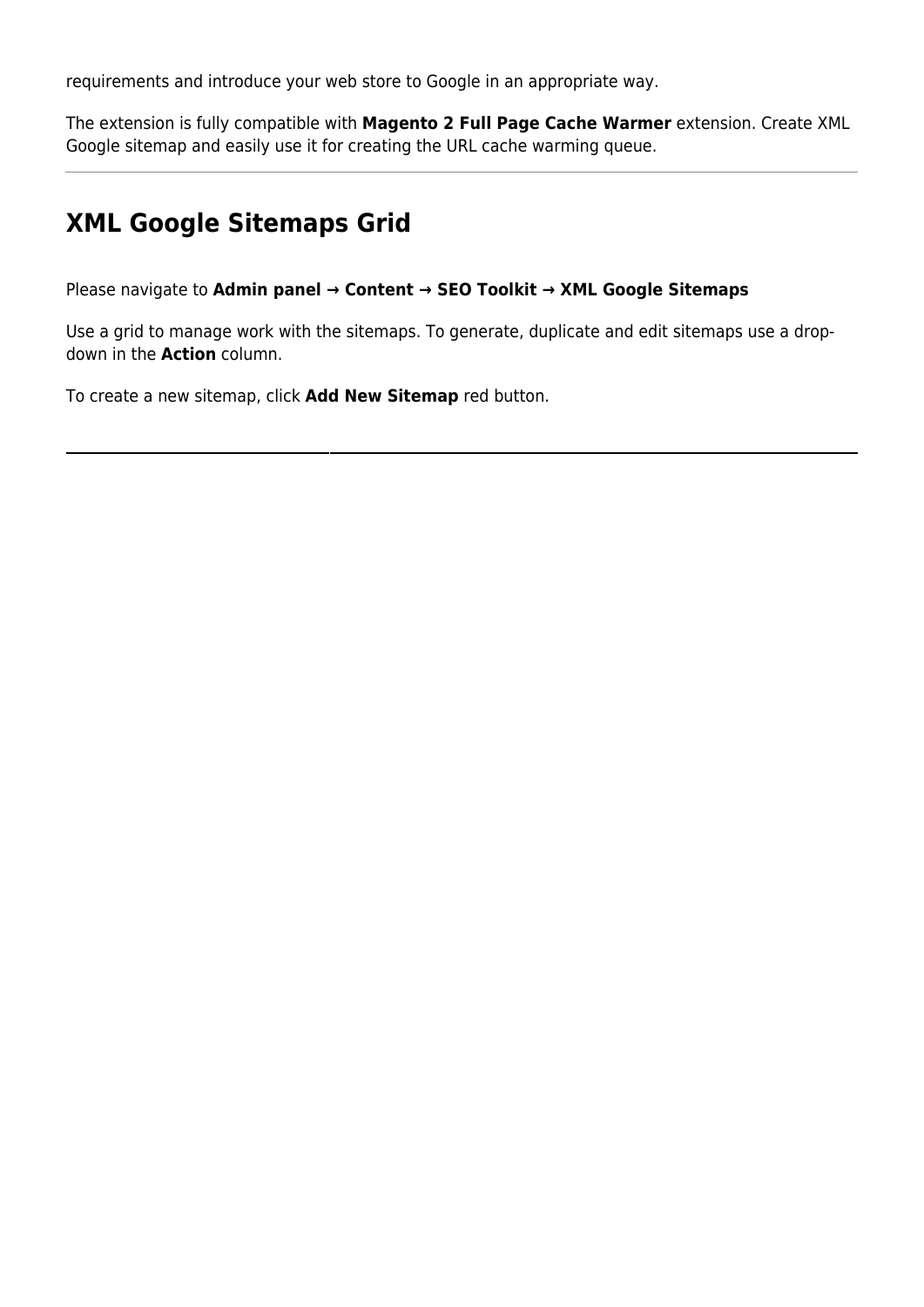You can use **Filters** to apply a more detailed search within the grid. To specify which columns should be displayed on the grid, use **Columns** tab. You can also configure and select various grid display modes in the **View** tab.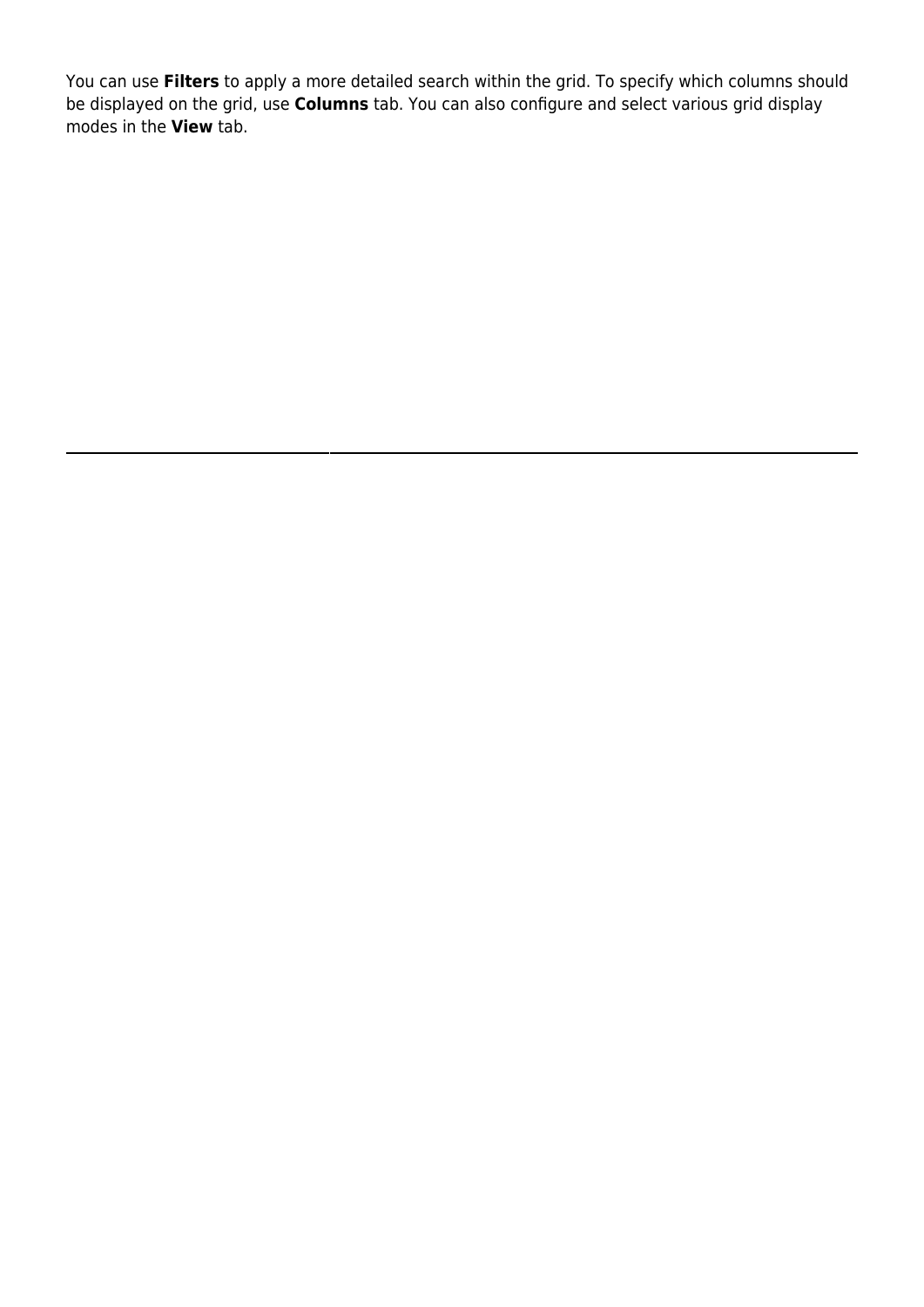| demouser *<br>Manage Google XML Sitemaps                                                                                                                          |                      |                                                                 |                                    |                                                                                       |                                                                                    |                        |                     |  |  |
|-------------------------------------------------------------------------------------------------------------------------------------------------------------------|----------------------|-----------------------------------------------------------------|------------------------------------|---------------------------------------------------------------------------------------|------------------------------------------------------------------------------------|------------------------|---------------------|--|--|
| <b>Add New Sitemap</b>                                                                                                                                            |                      |                                                                 |                                    |                                                                                       |                                                                                    |                        |                     |  |  |
| Filters<br>Default View v<br><b>上</b> Export ▼<br>2 records found<br><b>Actions</b><br>of 1<br>20<br>$\blacktriangledown$<br>per page<br>$\overline{\phantom{a}}$ |                      |                                                                 |                                    |                                                                                       |                                                                                    |                        |                     |  |  |
| $\overline{\phantom{a}}$                                                                                                                                          | <b>Sitemap</b><br>ID | <b>Name</b>                                                     | Path                               | Url                                                                                   | <b>Store View</b>                                                                  | Generated<br>At        | <b>Action</b>       |  |  |
|                                                                                                                                                                   | $\overline{2}$       | Imported<br>From<br>Google<br>Sitemap<br><b>Settings</b>        | pub/media<br>/google_sitemap_2.xml | https://seo-toolkit-<br>m2.magento-<br>demo.amasty.com/media<br>/google_sitemap_2.xml | Main<br>Website<br>Main<br>Website<br>Store<br><b>Default</b><br><b>Store View</b> | 2017-08-29<br>13:19:57 | Select <sup>*</sup> |  |  |
|                                                                                                                                                                   | 1                    | Imported<br><b>From</b><br>Google<br>Sitemap<br><b>Settings</b> | pub/media<br>/google_sitemap_1.xml | https://seo-toolkit-<br>m2.magento-<br>demo.amasty.com/media<br>/google_sitemap_1.xml | Main<br>Website<br>Main<br>Website<br>Store<br>Default<br><b>Store View</b>        | 2017-08-29<br>13:19:46 | Select <b>v</b>     |  |  |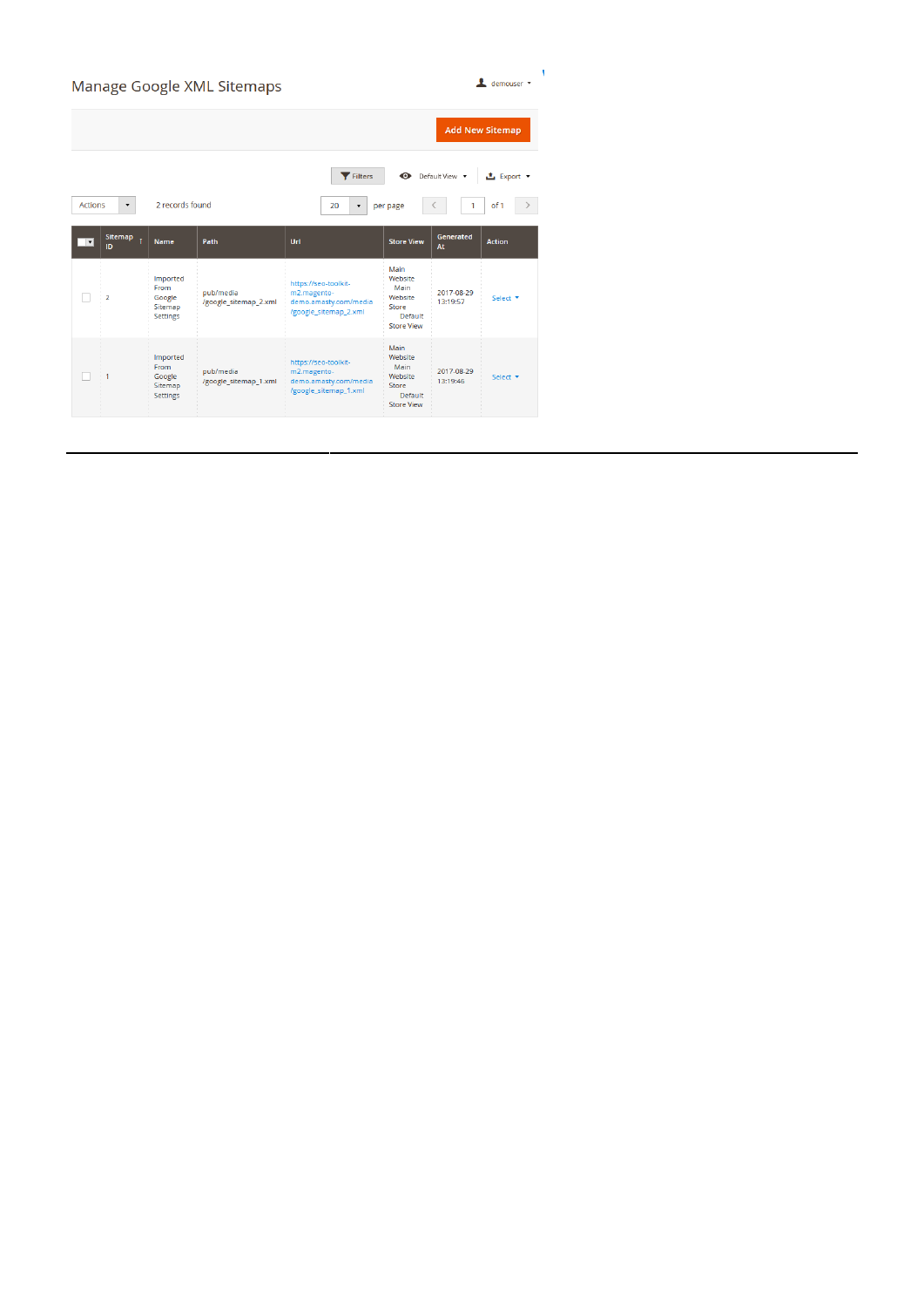Add the links to XML sitemaps to your **Google Search Console Account**. This way, the Google bot will have a list of pages that need to be opened and indexed.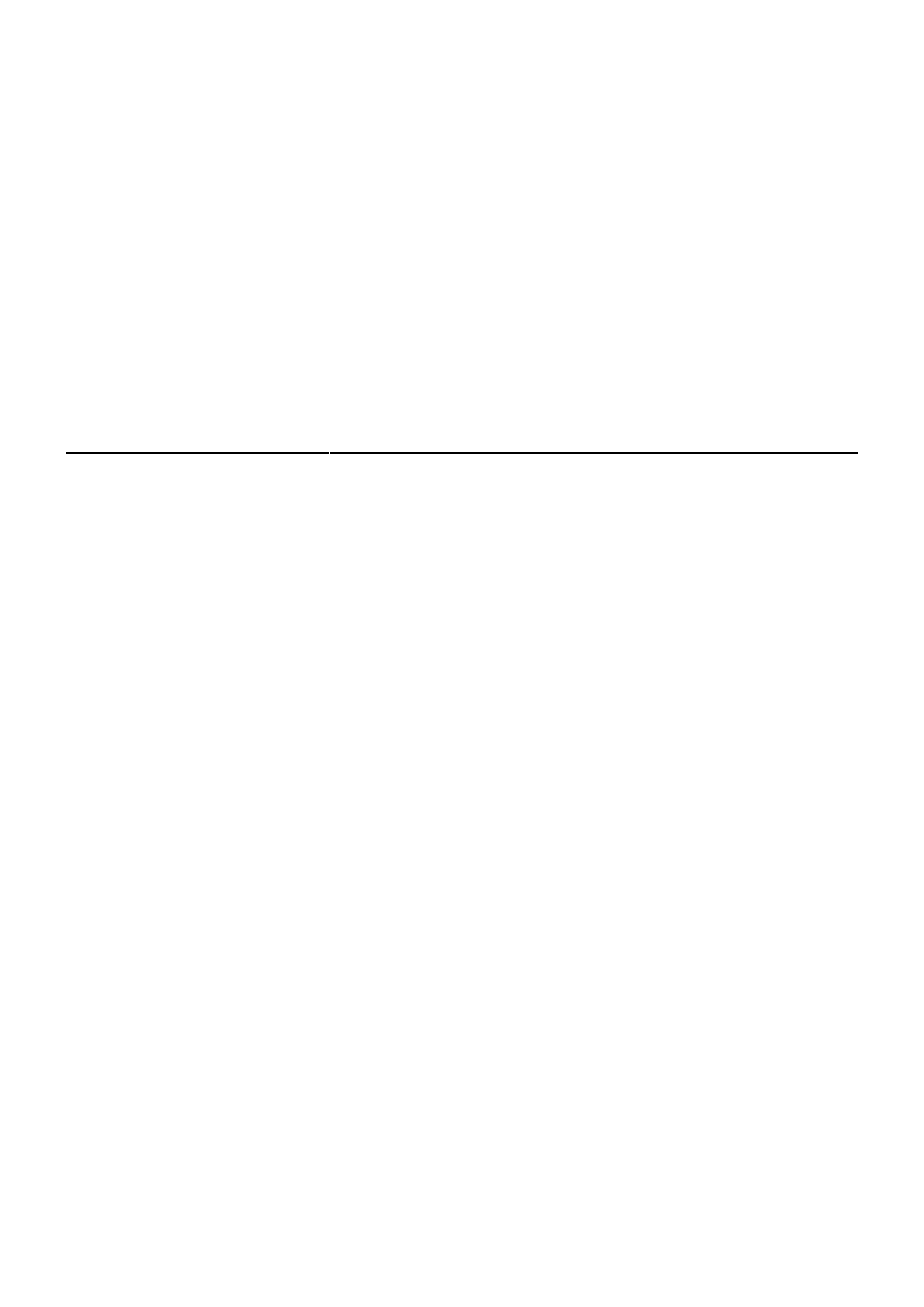| $\equiv$                            | Google Search Console                                           | Q<br>Inspect any URL in "https://ahrefs.com/blog/" |                    |         | ❷                | :::         | 紭              |                 |               |  |
|-------------------------------------|-----------------------------------------------------------------|----------------------------------------------------|--------------------|---------|------------------|-------------|----------------|-----------------|---------------|--|
|                                     | https://ahrefs.com/blog/<br>Sitemaps<br>$\overline{\mathbf{v}}$ |                                                    |                    |         |                  |             |                |                 |               |  |
|                                     | Overview<br><b>URL</b> inspection                               | Add a new sitemap                                  |                    |         |                  |             |                |                 |               |  |
| Performance<br>$\scriptstyle\wedge$ |                                                                 | https://ahrefs.com/blog/ sitemap.xml               |                    |         |                  |             | <b>SUBMIT</b>  |                 |               |  |
| G                                   | Search results                                                  |                                                    |                    |         |                  |             |                |                 |               |  |
| ⋇                                   | <b>Discover</b>                                                 |                                                    | Submitted sitemaps |         |                  |             |                |                 | Ξ             |  |
| Index                               |                                                                 | $\wedge$                                           | Sitemap            | Type    | Submitted $\psi$ | Last read   | <b>Status</b>  | Discovered URLs |               |  |
|                                     | Coverage                                                        |                                                    | /post-sitemap.xml  | Sitemap | Jun 4, 2019      | Sep 1, 2019 | <b>Success</b> |                 | $\Box$<br>212 |  |
| 먾                                   | Sitemaps                                                        |                                                    |                    |         |                  |             |                |                 |               |  |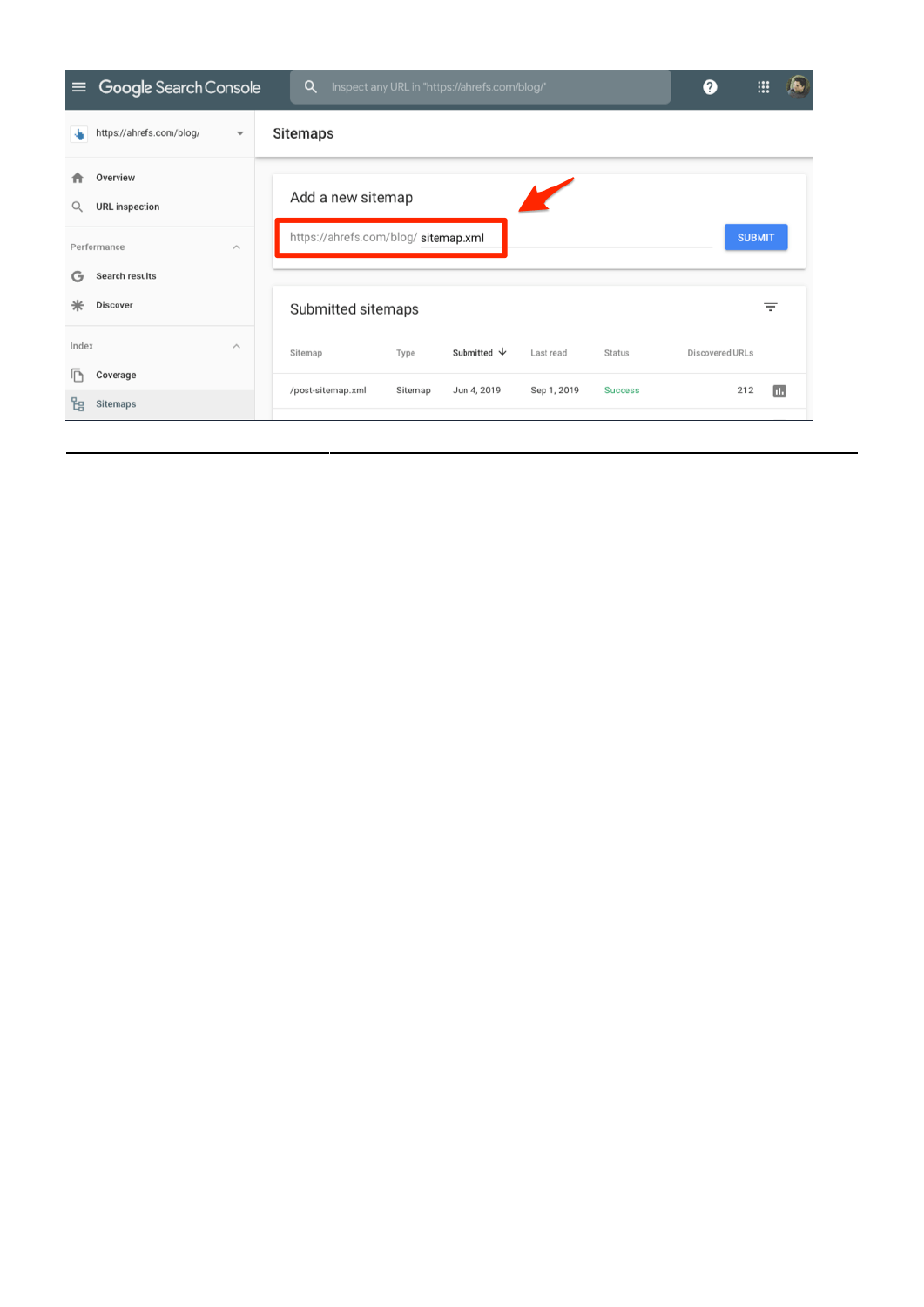## **XML Sitemaps Configuration**

### **General Settings**

When you add a new sitemap or start editing an already existing one, there is a set of specific configurations.

In the **General Settings** tab, you can specify the following values: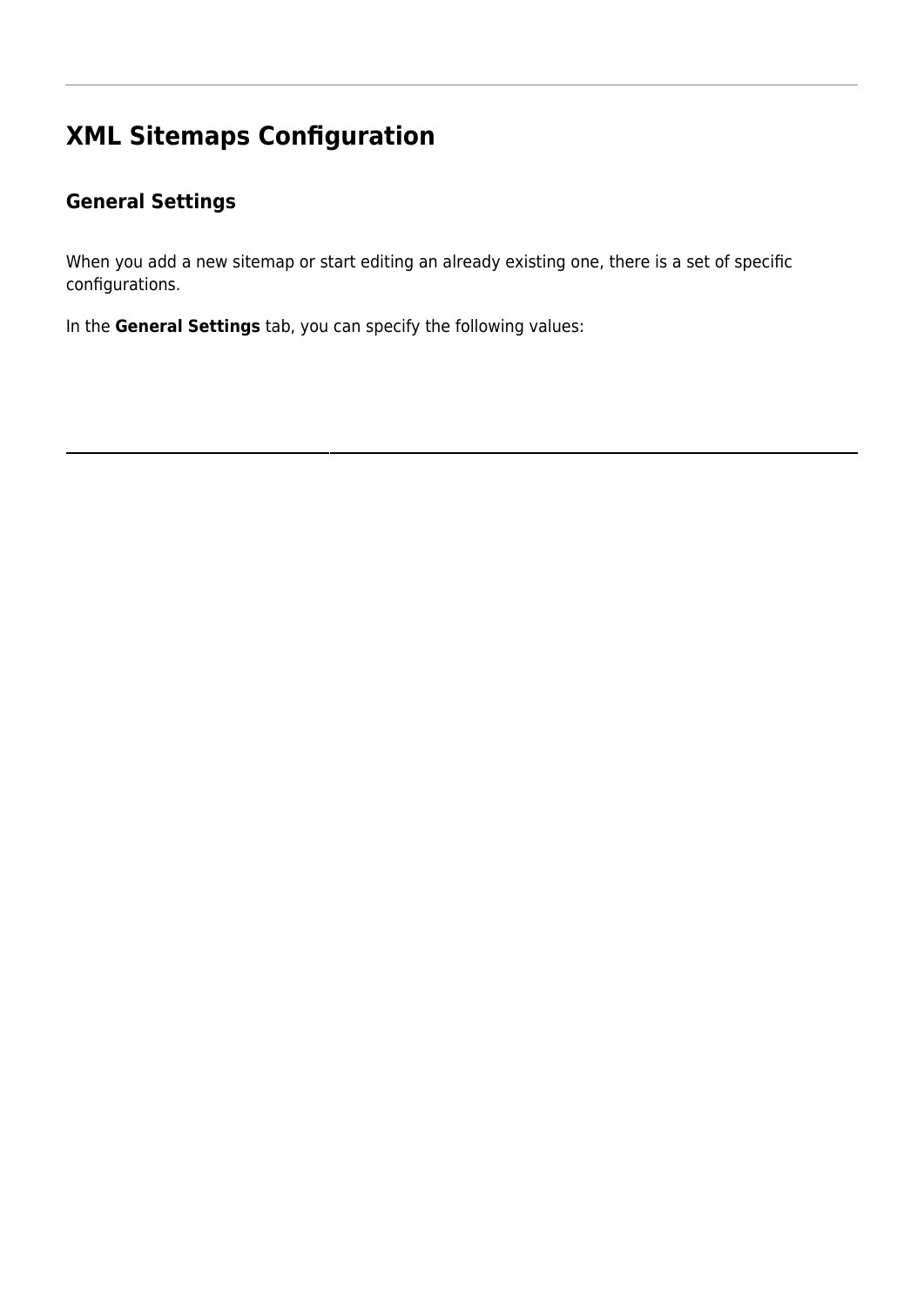| Name *                    | Imported From Google Sitemap Settings                                                          |
|---------------------------|------------------------------------------------------------------------------------------------|
|                           |                                                                                                |
| Store *                   | Default Store View                                                                             |
|                           |                                                                                                |
| Path to Sitemap File *    | pub/media/google_sitemap_2.xml                                                                 |
|                           | Example: "sitemap/sitemap1.xml". Make sure path is writable and<br>accessible through internet |
| <b>Max Items per File</b> | 50                                                                                             |
|                           | If exceed, index file will be created                                                          |
| Max File Size (kB)        | 50000                                                                                          |
|                           | If exceed, index file will be created                                                          |
| <b>Exclude URLs</b>       |                                                                                                |
|                           |                                                                                                |
|                           | URL to exclude, one per line. Specify URL with * to exclude all similar<br><b>URLs</b>         |
| <b>Date Format</b>        | With time                                                                                      |

#### General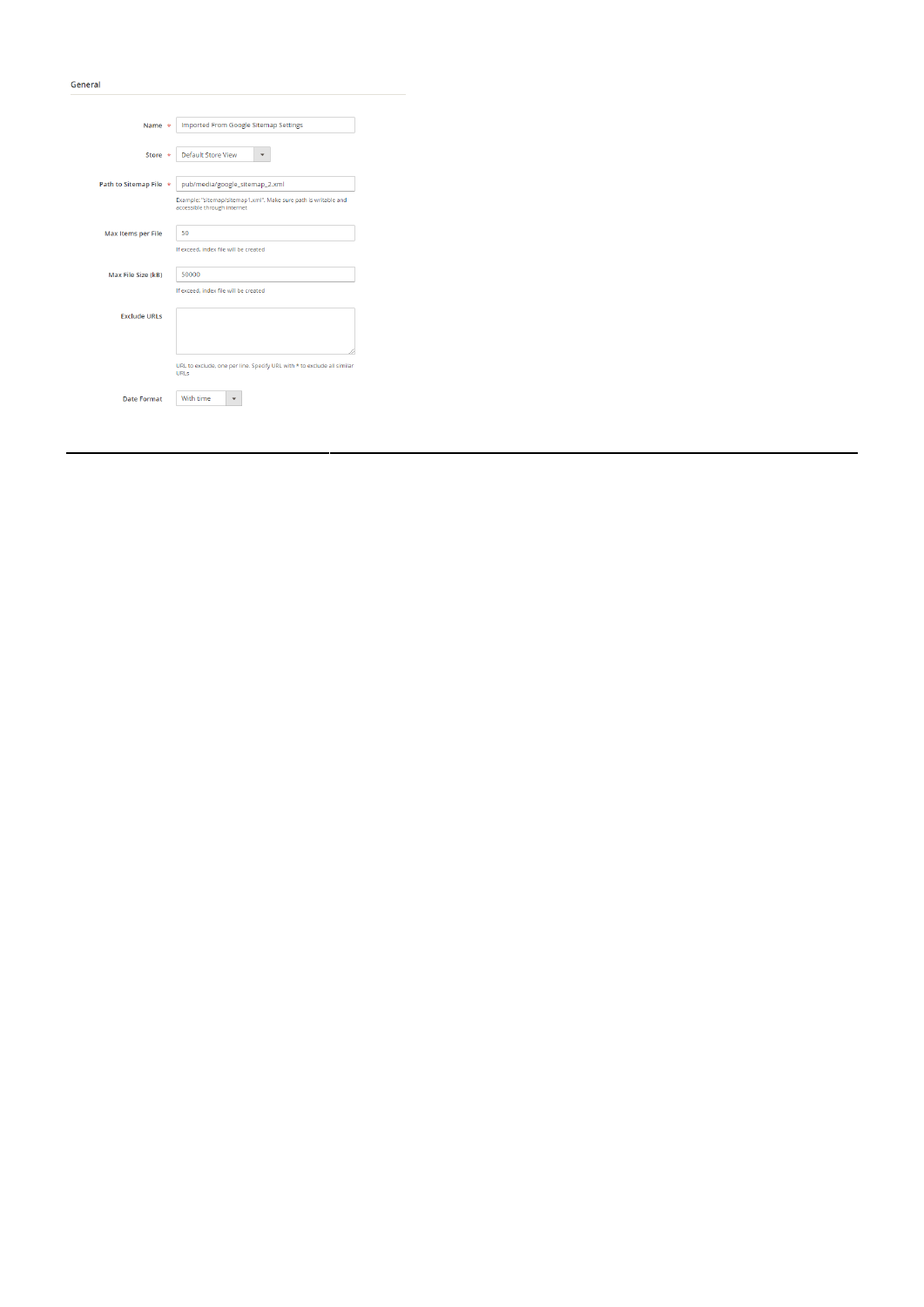Indicate the name for your sitemap in the **Name** field.

In the **Stores** field, please choose which store a sitemap should be applied for.

### Specify **Path to sitemap file**.

Google has some restrictions, concerning the size and quantity of items per file. It is recommended that **Max Items Per File** is less than **50,000 URLs**. And **Max File Size** is not larger than **50MB (52,428,800 bytes)**. If these parameters are exceeded, an index file will be created.

In **Exclude URLs** field, specify URLs that should be excluded from your XML Google sitemap.

You can exclude URLs using wildcards, e.g. [https://example.com/category/\\*](https://example.com/category/). Thus, all similar URLs will be excluded as well.

**Date Format** - Here you can specify the date format for your XML sitemap: with time or without time.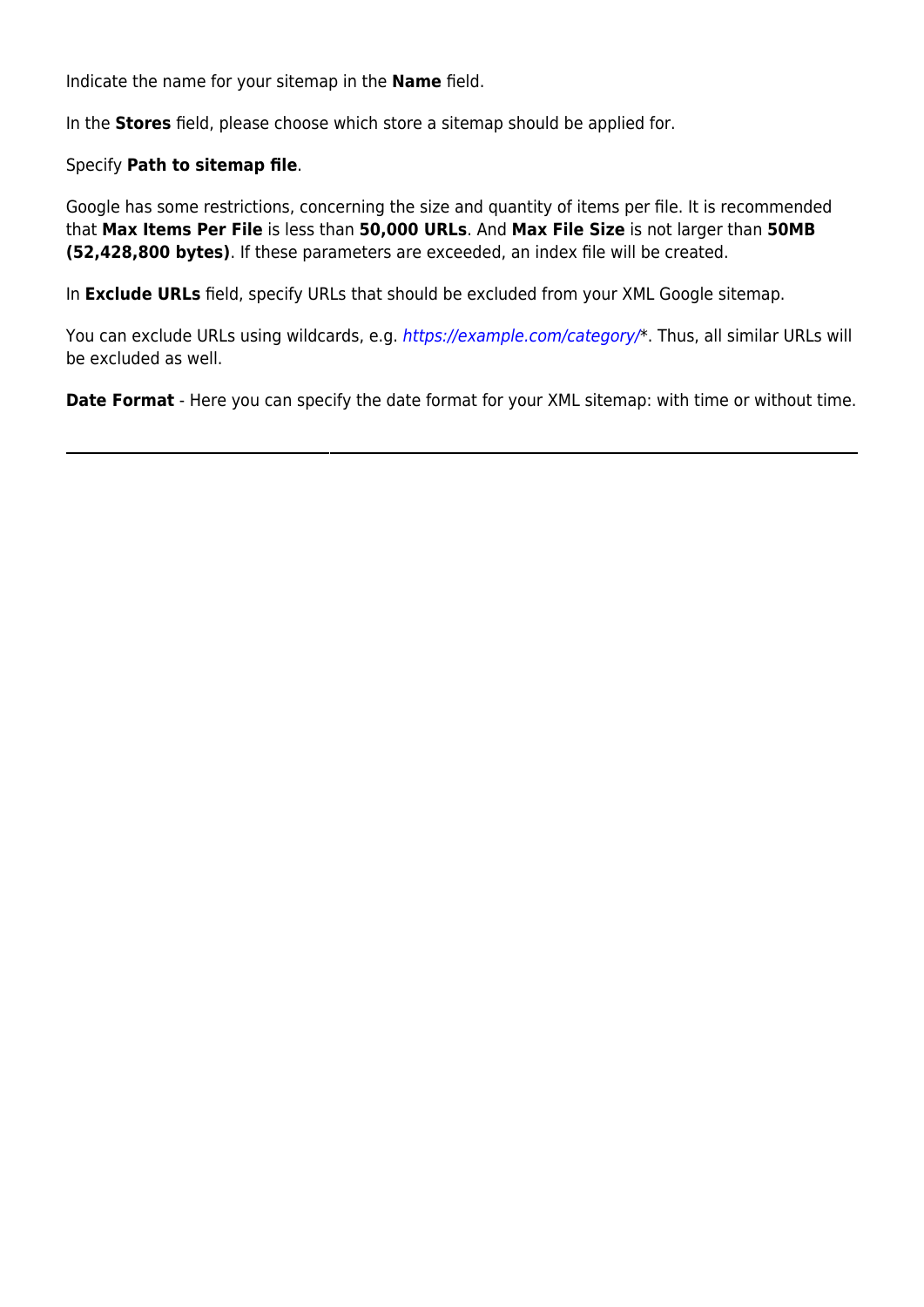### **Product Links Settings**

In the **Products** tab, you can configure settings for the product links.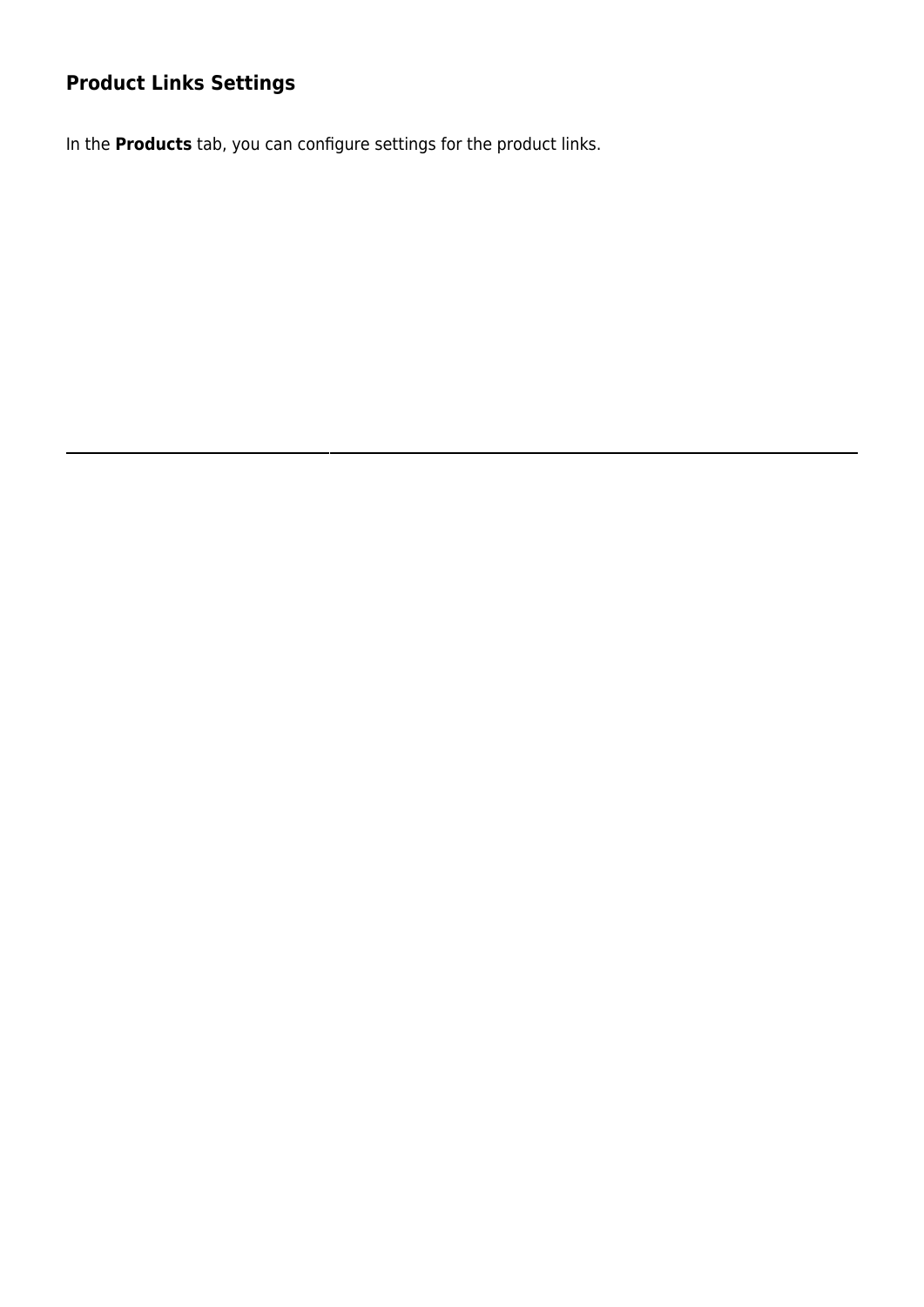Products

| Yes                                                                                                                                         |
|---------------------------------------------------------------------------------------------------------------------------------------------|
| Yes                                                                                                                                         |
| Yes                                                                                                                                         |
| No                                                                                                                                          |
| 0.5<br>$0.01 - 0.99$                                                                                                                        |
| Always                                                                                                                                      |
| Yes                                                                                                                                         |
| Yes                                                                                                                                         |
| <b>Simple Product</b><br>Virtual Product<br><b>Bundle Product</b><br>Downloadable Product<br>Configurable Product<br><b>Grouped Product</b> |
|                                                                                                                                             |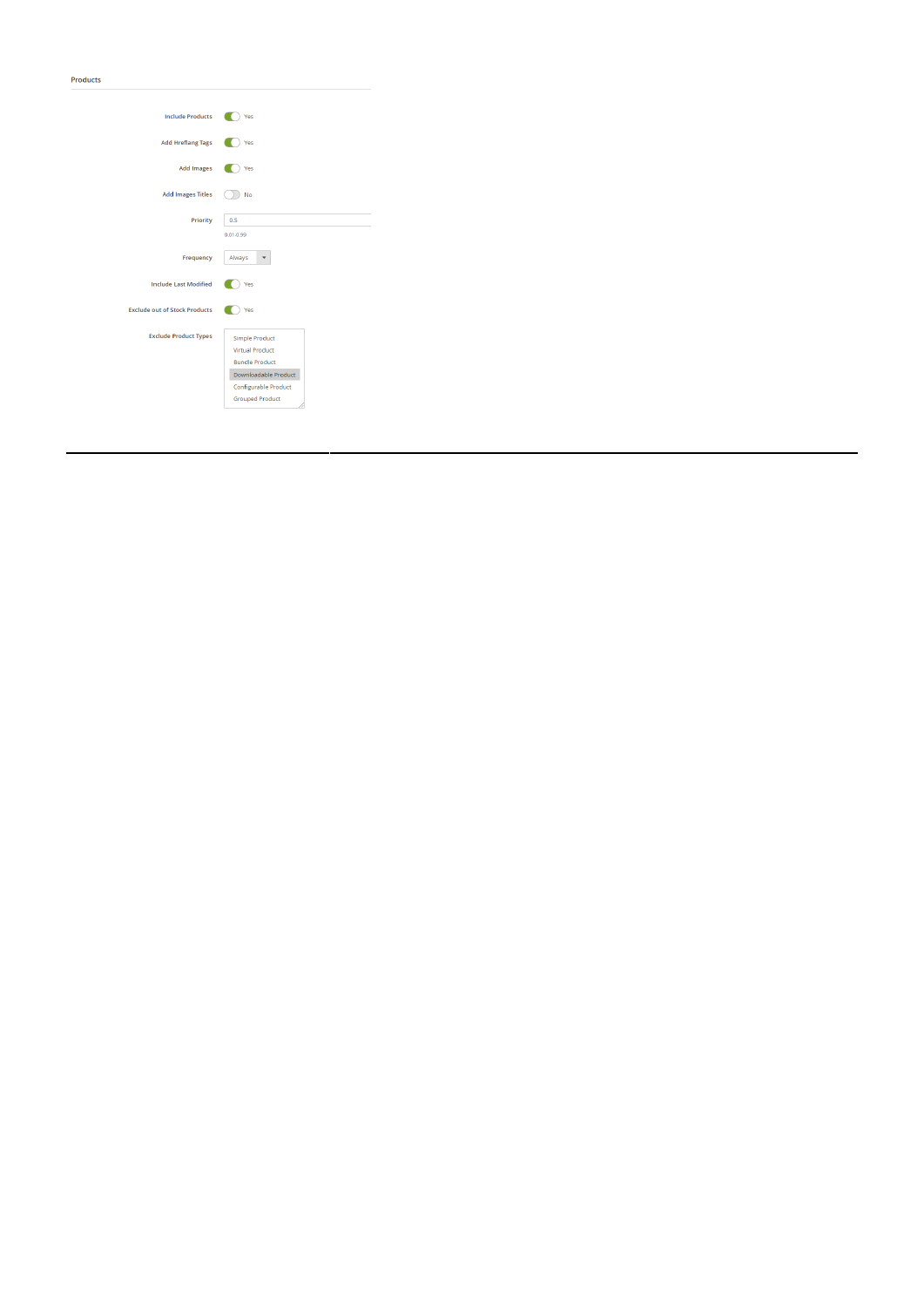Decide whether to **Include products** links in the sitemap or not.

**Add Hreflang Tags** - If the page has several variants in other languages, the references will be automatically added to the main link. So Google will know that there are pages with the appropriate language for site visitors from different countries.

**Add Images** - enable to include the links to product images in your sitemap.

**Add Images Titles** - enable to automatically add images titles.

**Priority** - Since the XML sitemap may contain several elements, you can set a priority for each type of elements. You can range the value from 0.01-0.99. It is recommended to set higher values (e.g. 0.08 - 1.00) for homepages, product info, main features, etc.

Specify **Frequency** of updates. Range from never-yearly-monthly-weekly-daily-hourly-always, judging on how often the product pages you add to the sitemap are being updated. It is recommended to set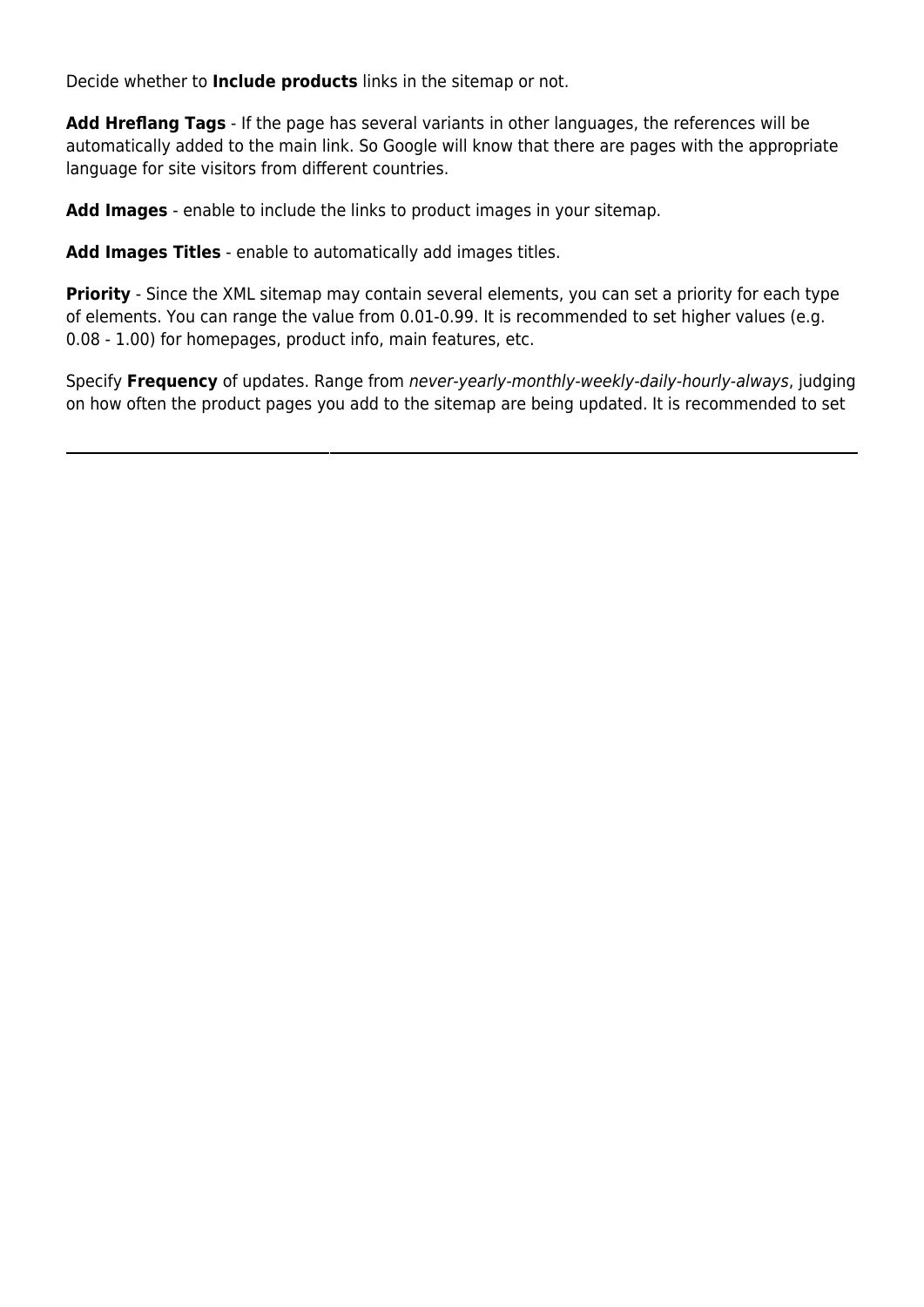at least weekly for the product pages.

In the **Include Last Modified** field, choose Yes to include the date when the page was last modified.

**Exclude out of Stock Products** - set to 'Yes' to exclude the products from the sitemap that are currently out of stock.

**Exclude Product Types** - here you can specify the particular product types that should be excluded from the sitemap.

### **Category Links Settings**

In the **Category** tab, you can configure settings for the category pages links.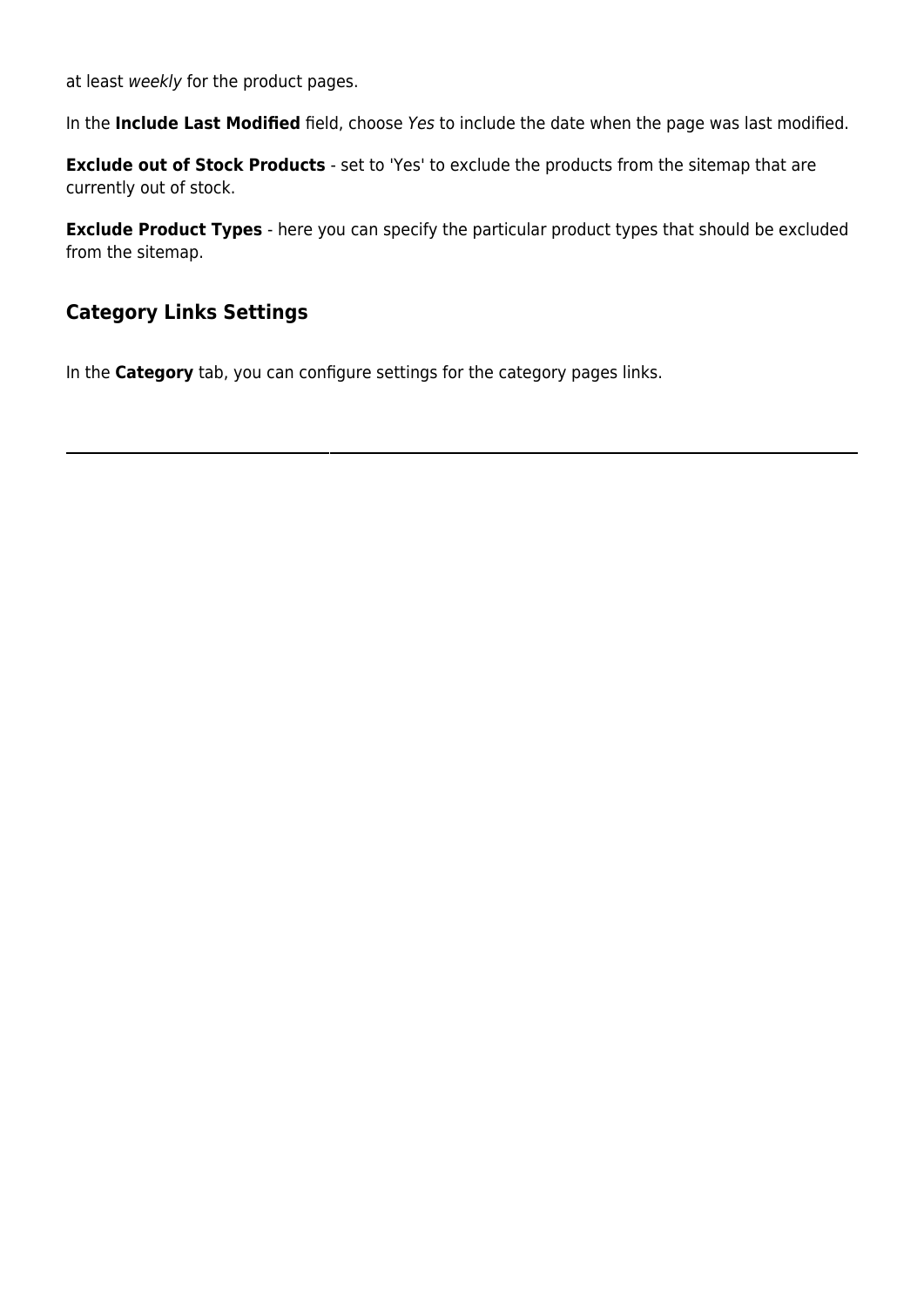| ı | ۱r |  |
|---|----|--|
|   |    |  |

| <b>Include Categories</b>    | Yes                  |
|------------------------------|----------------------|
| <b>Add Hreflang Tags</b>     | Yes                  |
| <b>Add Images</b>            | Yes                  |
| Priority                     | 0.5<br>$0.01 - 0.99$ |
| Frequency                    | Weekly               |
| <b>Include Last Modified</b> | Yes                  |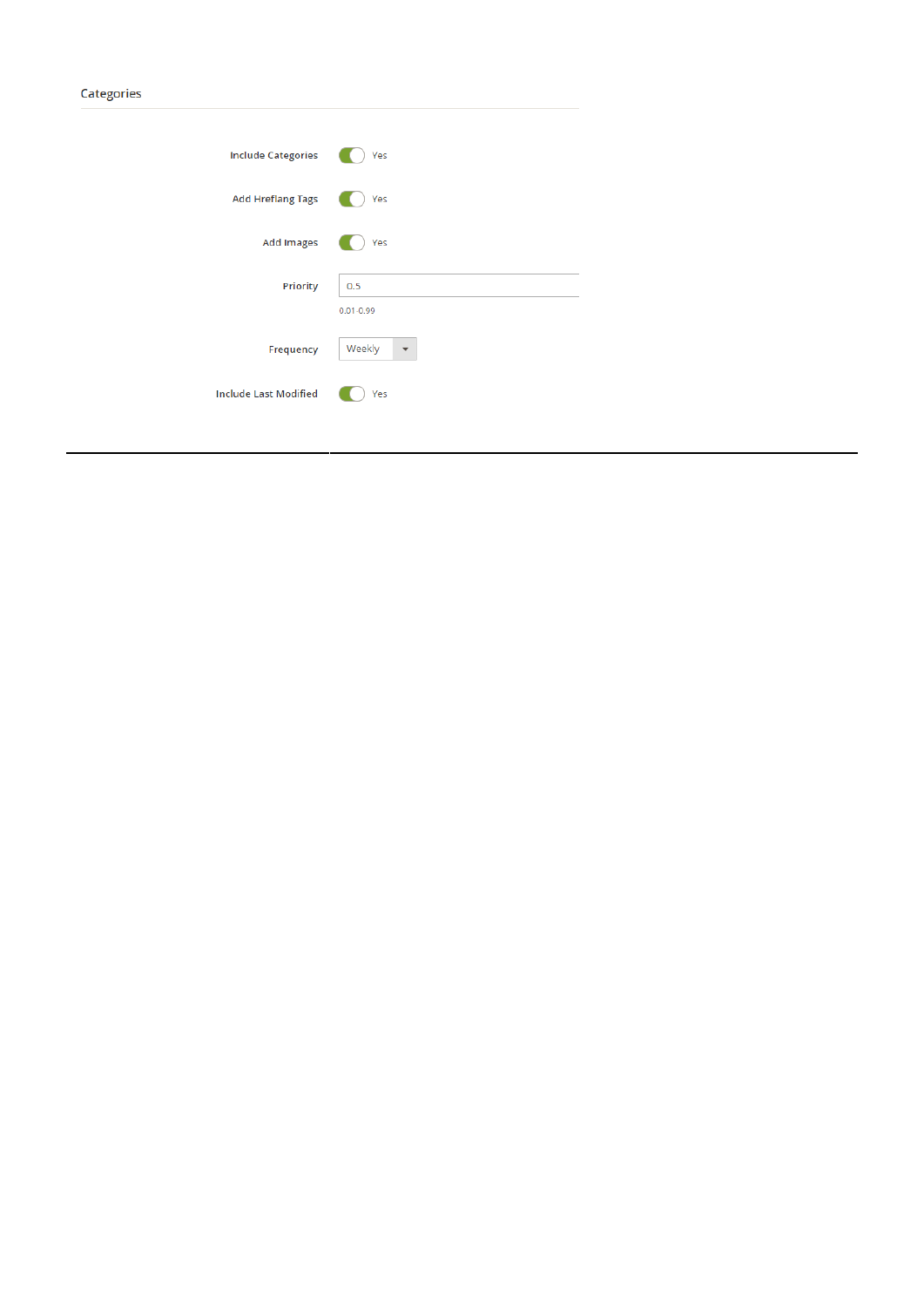**Include categories** - enable to include category links in the sitemap.

**Add Hreflang Tags** - If the page has several variants in other languages, the references will be automatically added to the main link. So Google will know that there are pages with the appropriate language for site visitors from different countries.

**Add Images** - enable to include the links to product images in your sitemap.

**Add Images Titles** - enable to automatically add images titles.

**Priority** - Since the XML sitemap may contain several elements, you can set a priority for each type of elements. You can range the value from 0.01-0.99. It is recommended to set higher values (e.g. 0.08 - 1.00) for homepages, product info, main features, etc.

Specify **Frequency** of updates. Range from never-yearly-monthly-weekly-daily-hourly-always, judging on how often the product pages you add to the sitemap are being updated. It is recommended to set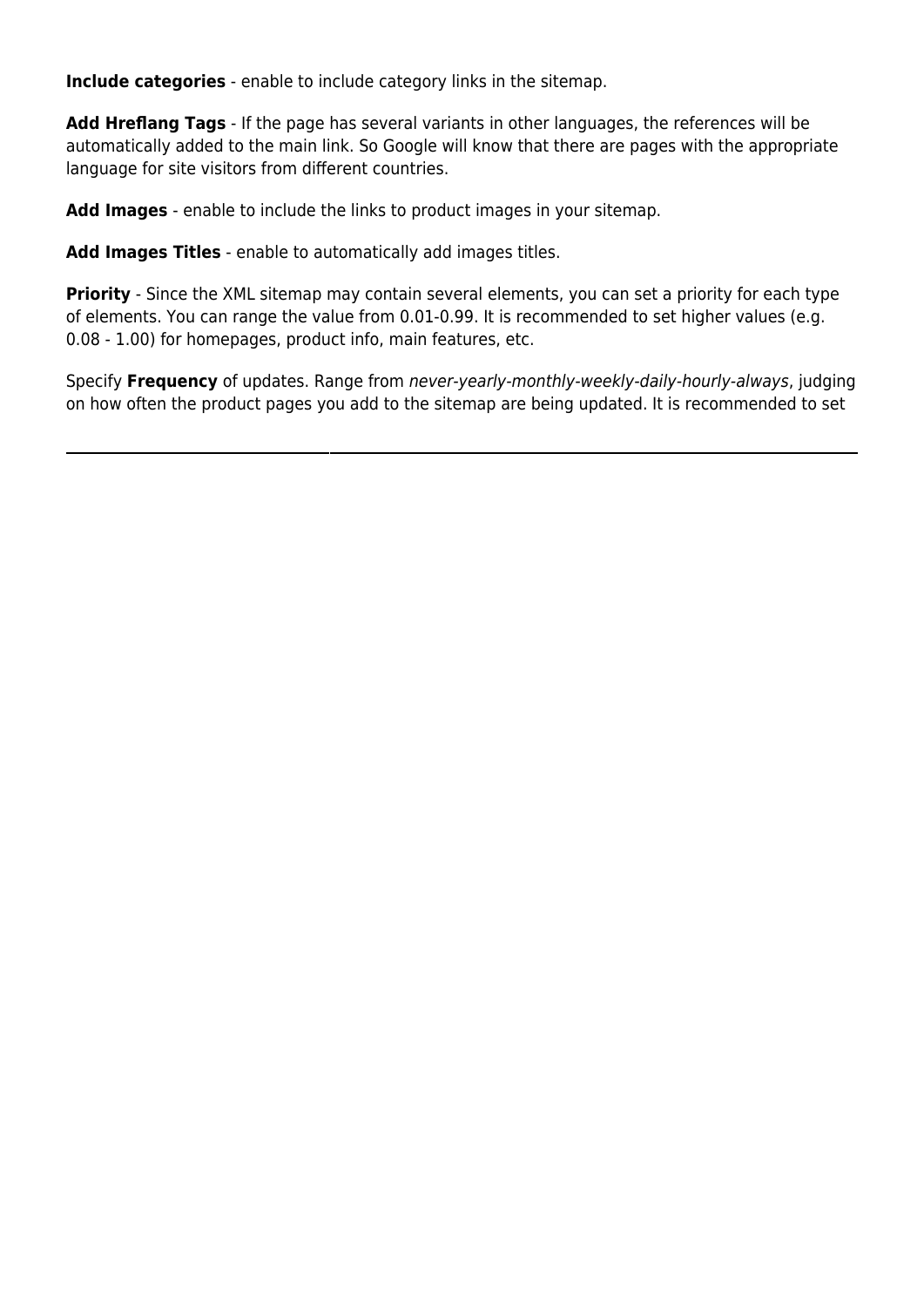at least weekly for the product pages.

In the **Include Last Modified** field, choose Yes to include the date when the page was last modified.

### **CMS Links Settings**

In the **CMS Pages** tab, you can configure settings for any CMS pages links.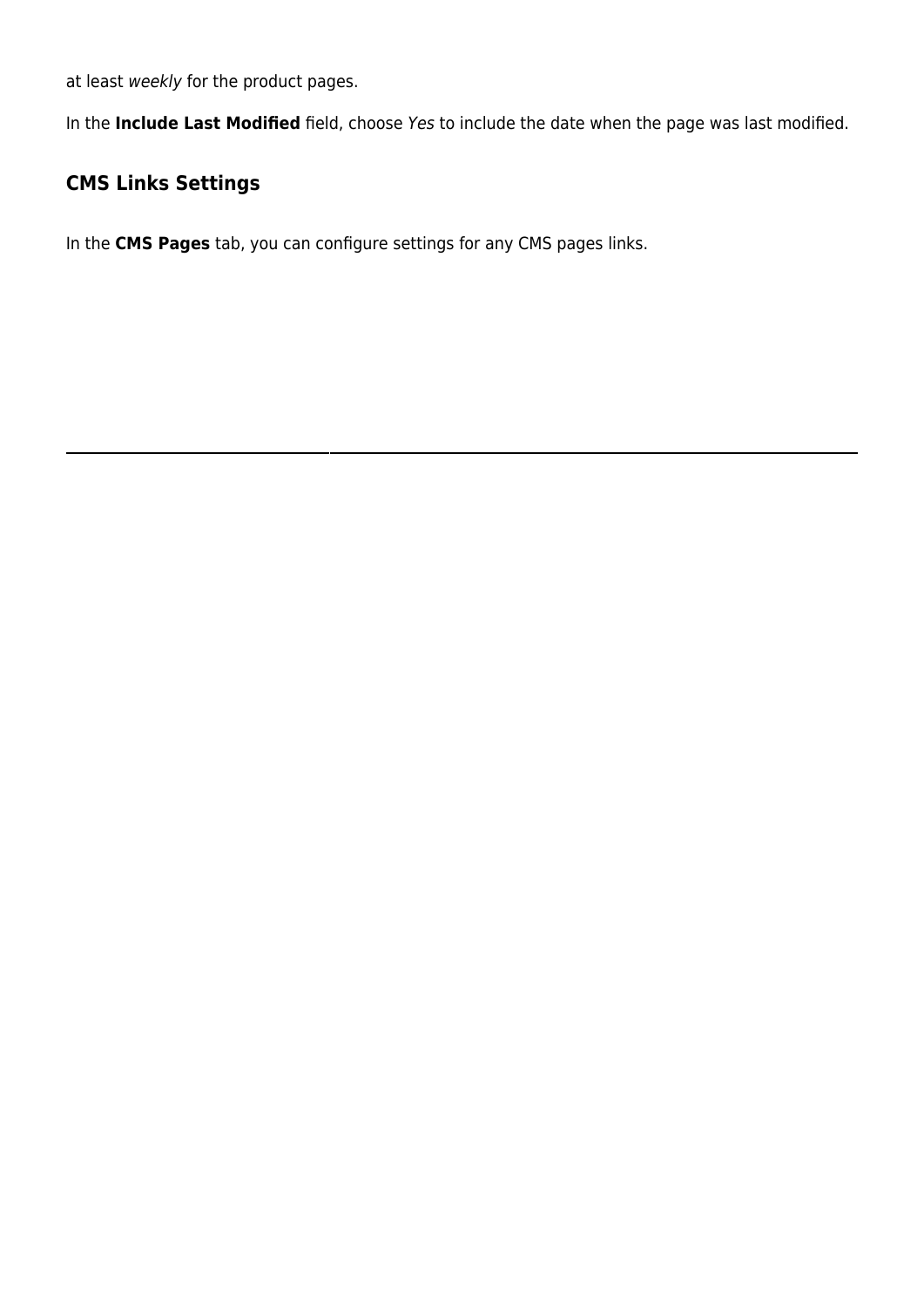| <b>Include Pages</b>         | Yes                                |
|------------------------------|------------------------------------|
| <b>Add Hreflang Tags</b>     | Yes                                |
| Priority                     | 0.7<br>$0.01 - 0.99$               |
| Frequency                    | Monthly<br>$\overline{\mathbf{v}}$ |
| <b>Include Last Modified</b> | Yes                                |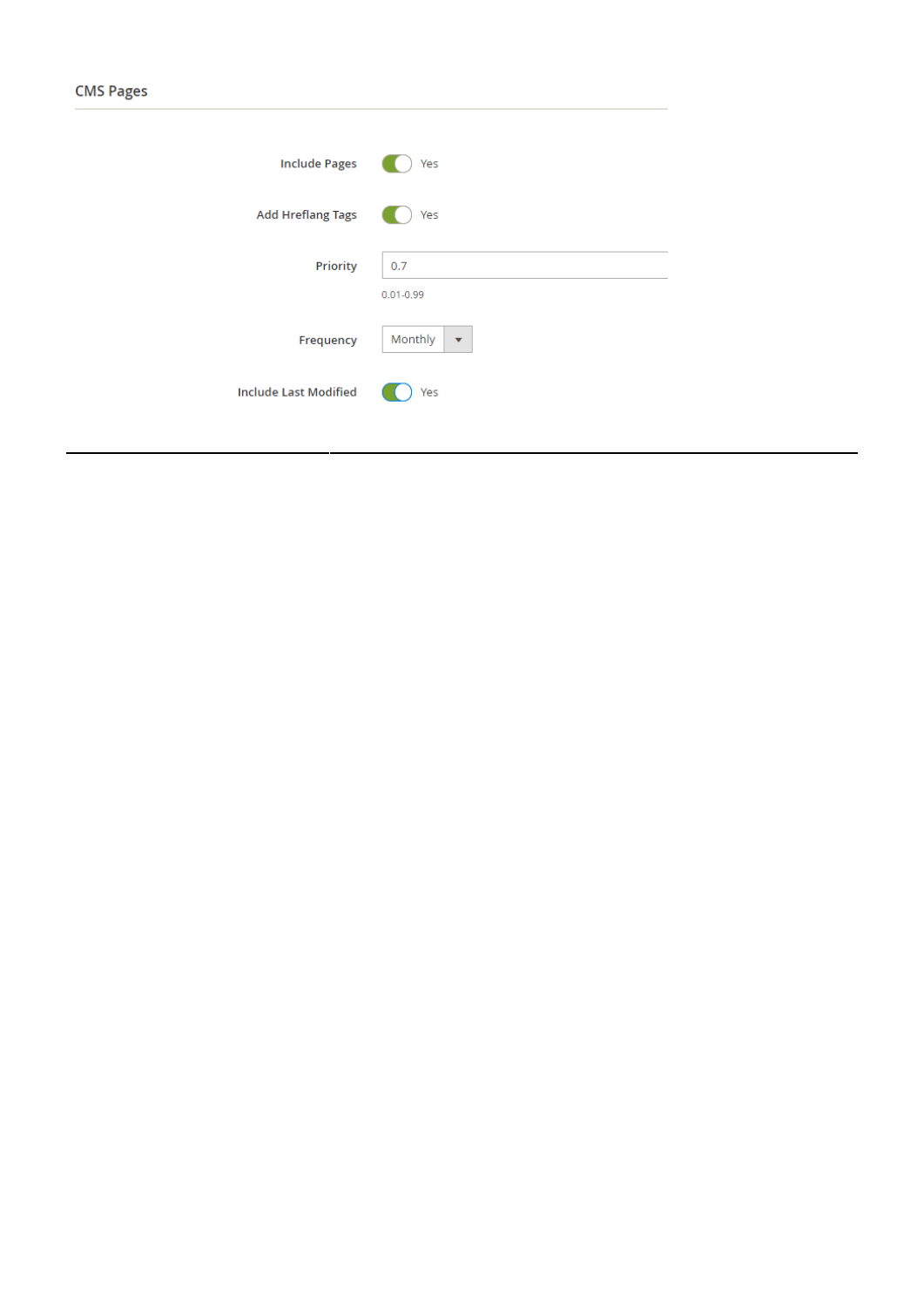Decide whether to **Include pages** links in the sitemap or not.

**Add Hreflang Tags** - If the page has several variants in other languages, the references will be automatically added to the main link. So Google will know that there are pages with the appropriate language for site visitors from different countries.

Specify **Priority** of importance. You can range the value from 0.01-0.99. It is recommended to set middle values (e.g. 0.04 - 0.07) for CMS pages.

Specify **Frequency** of updates. Range from never-yearly-monthly-weekly-daily-hourly-always, judging on how often the CMS pages you add to the sitemap are being updated. It is recommended to set at least monthly or weekly for the CMS pages.

In the **Include Last Modified** field, choose Yes to include the date when the page was last modified.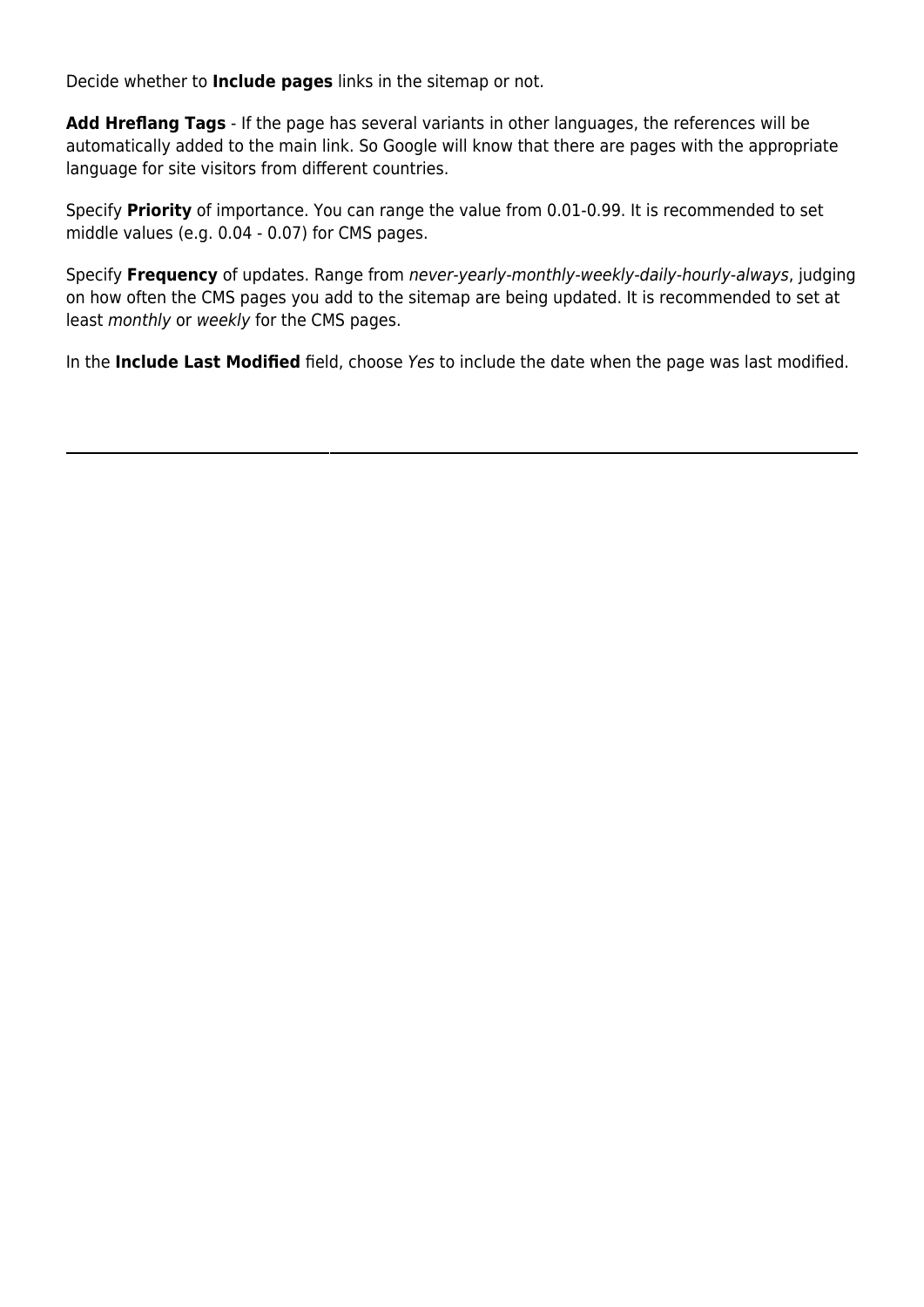### **Extra Links Settings**

In this section, you can add extra links to your XML sitemap. Configure the settings for this tab the same way, as was described in the previous sections.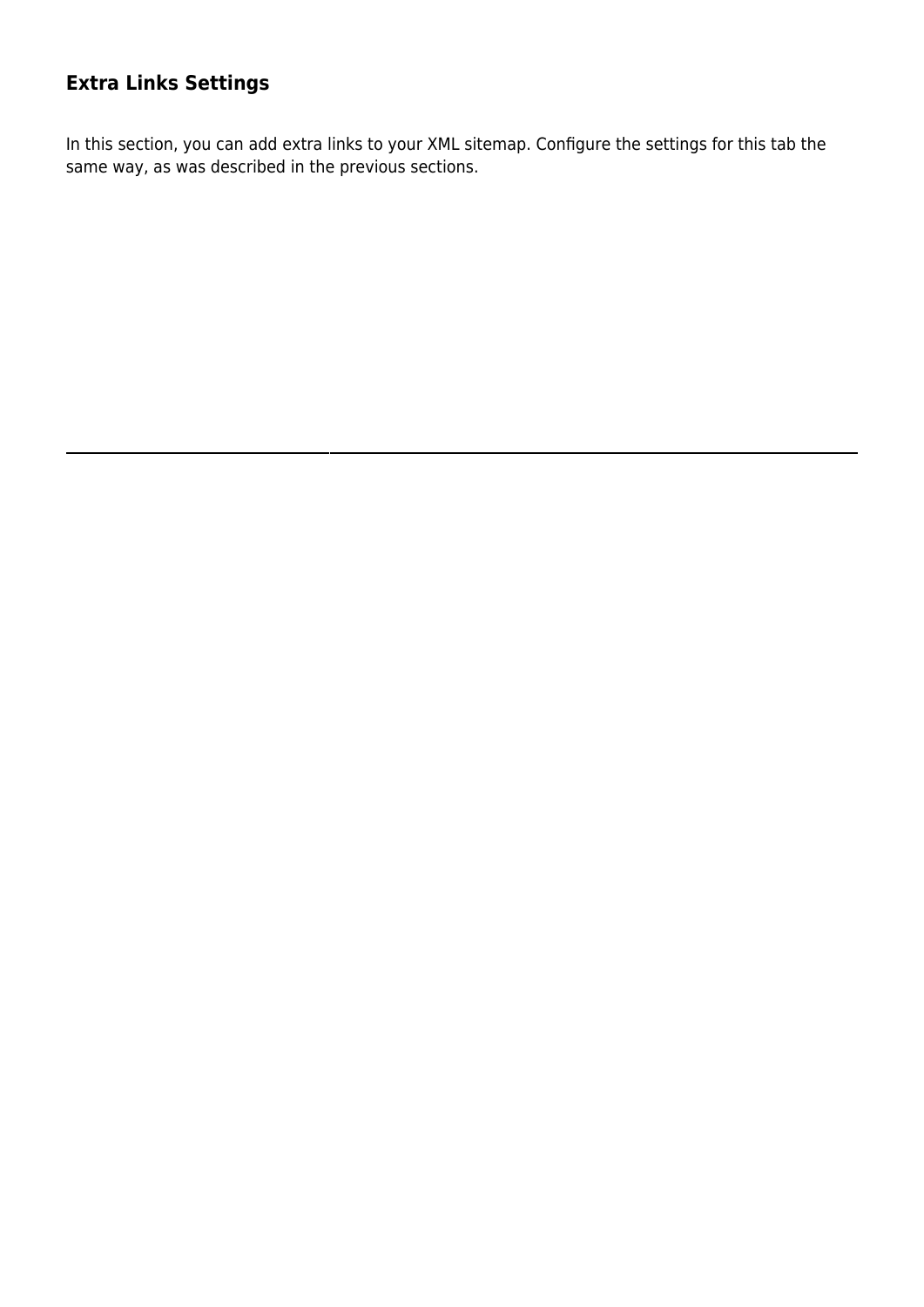#### Extra

| <b>Include Extra Links</b>    | Yes                                    |
|-------------------------------|----------------------------------------|
| Priority                      | 0.5<br>$0.01 - 0.99$                   |
| Frequency                     | Monthly<br>$\overline{\mathbf{v}}$     |
| <b>Extra Links to include</b> | https://example.com/partners.html<br>G |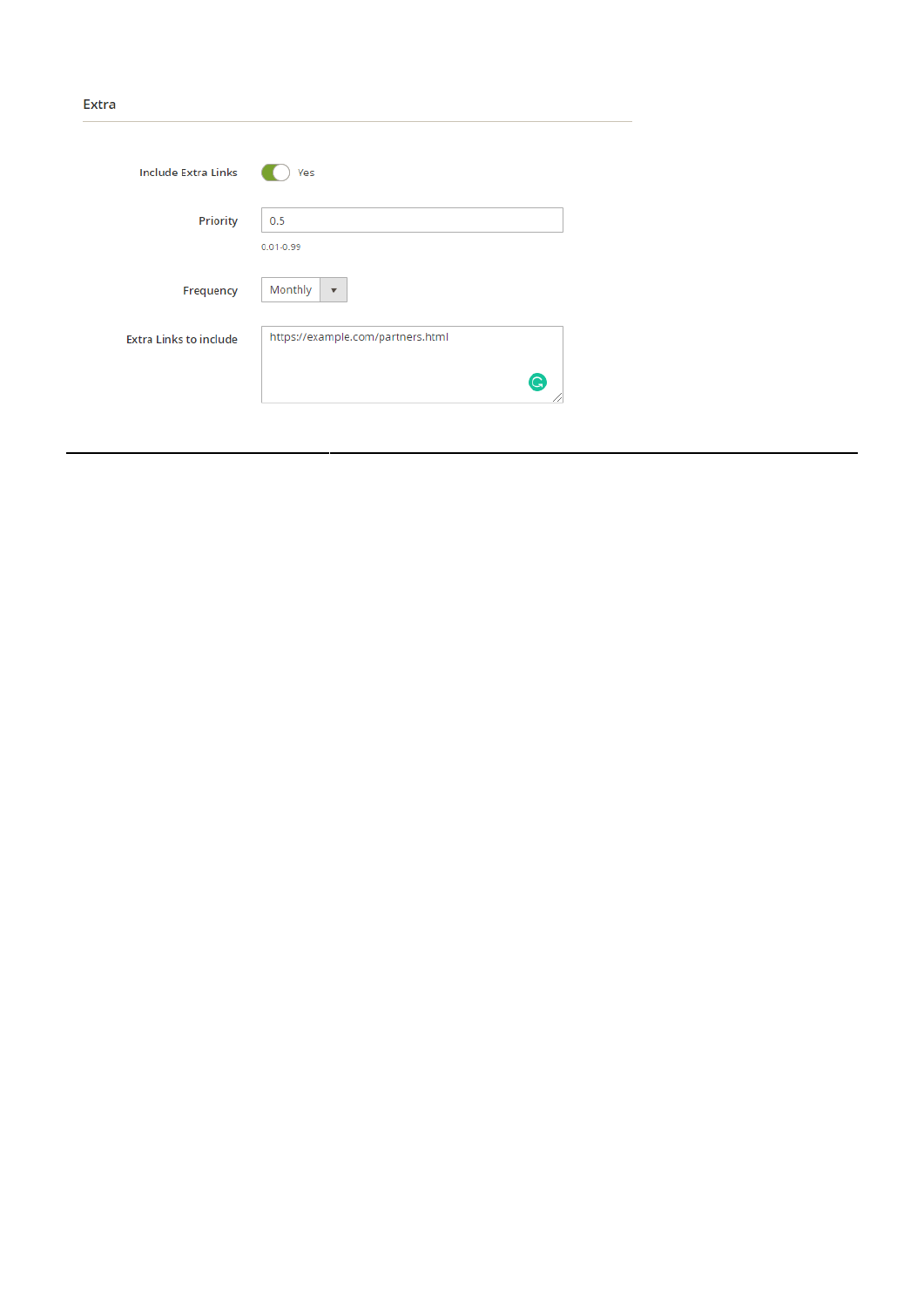### **Add Items From Any Extensions**

XML Sitemap extension provides functionality to add custom pages generated by Amasty and other extensions to the sitemap.

For now, the list of supported Amasty extensions is the following:

- Amasty Improved Layered Navigation (Pages)
- Amasty Shop by Brand
- Amasty Blog Pro
- Amasty Landing Pages
- Amasty FAQ and Product Questions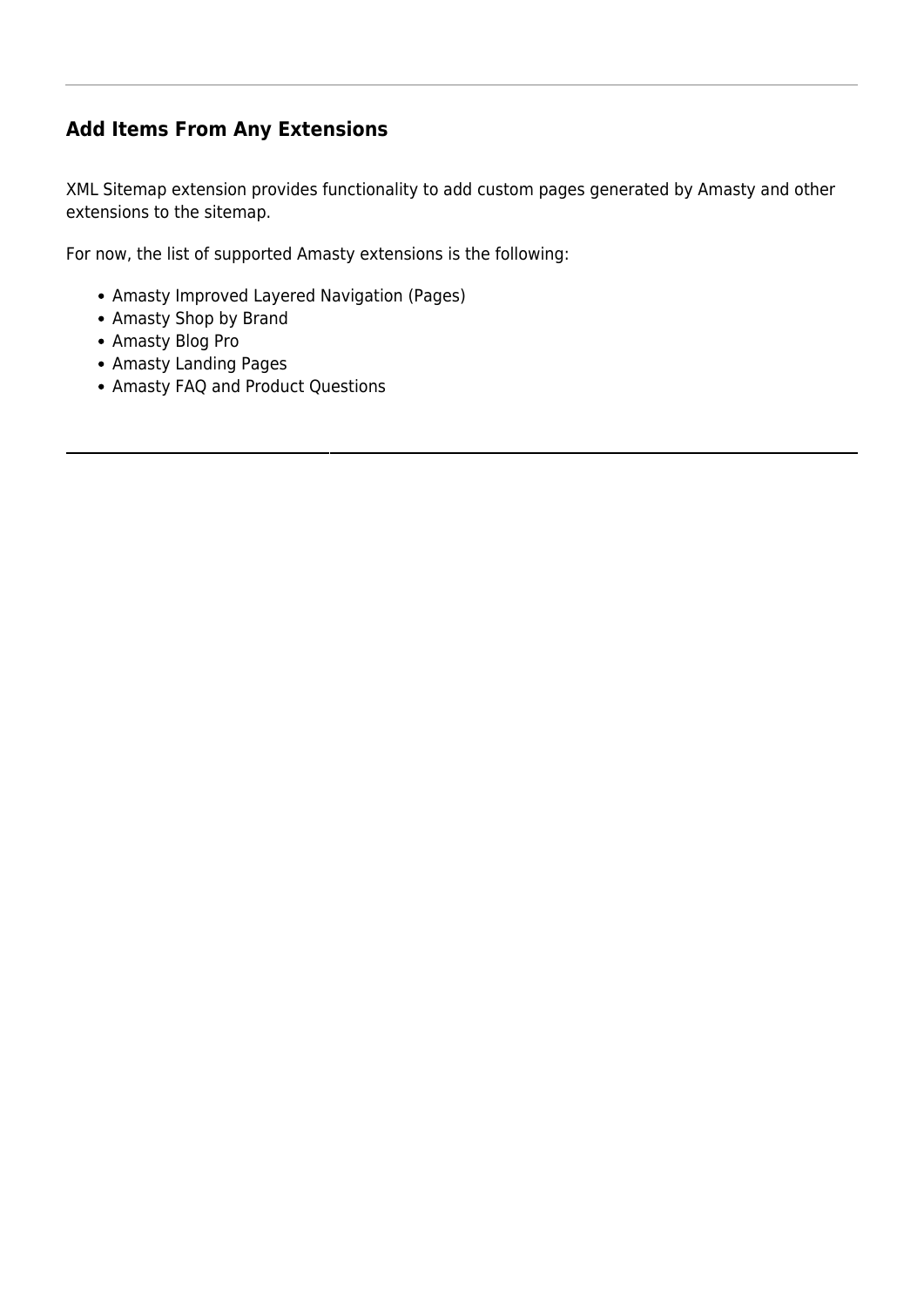To utilize this feature, you should have the appropriate extension installed. Then, to include the pages of a particular extension to the sitemap, you should do the following:

• Add the config of the required entity to the di.xml file (CompanyName/ModuleName/etc) in the way as it is shown in the example below:

```
<type name="Amasty\XmlSitemap\Model\Sitemap\XmlGenerator">
        <arguments>
            <argument name="sources" xsi:type="array">
                <item name="custom_item_unique_name"
xsi:type="object">CompanyName\ModuleName\Model\XmlSitemap\DataProvider</item
\geq
```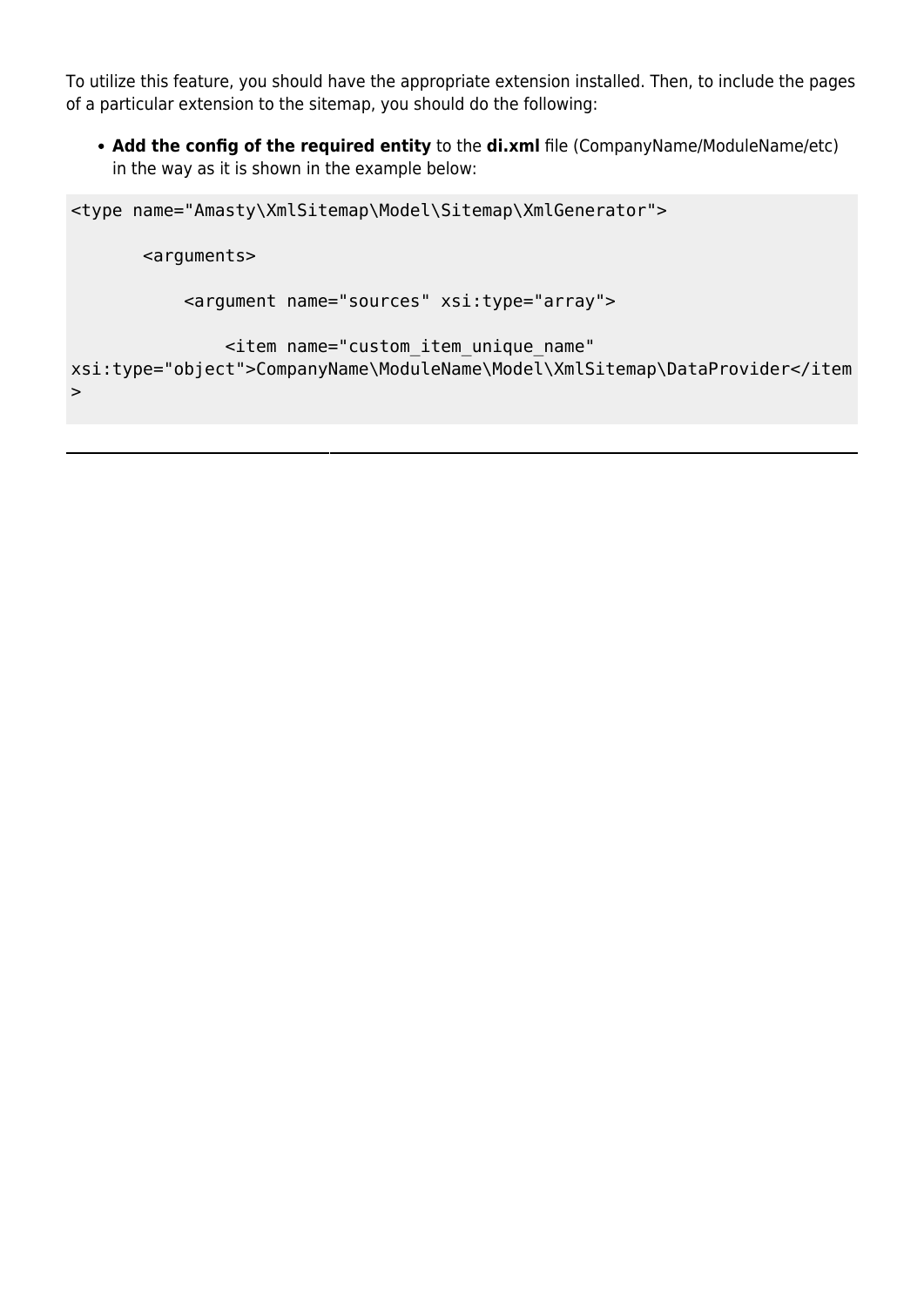```
 </argument>
            <argument name="handlers" xsi:type="array">
                <item name="custom_item_unique_name" xsi:type="array">
                   <item name="wrapper" xsi:type="string">url</item>
                    <item name="loc" xsi:type="string">loc</item>
                    <item name="frequency"
xsi:type="string">changefreq</item>
                    <item name="priority" xsi:type="string">priority</item>
               \langleitem>
```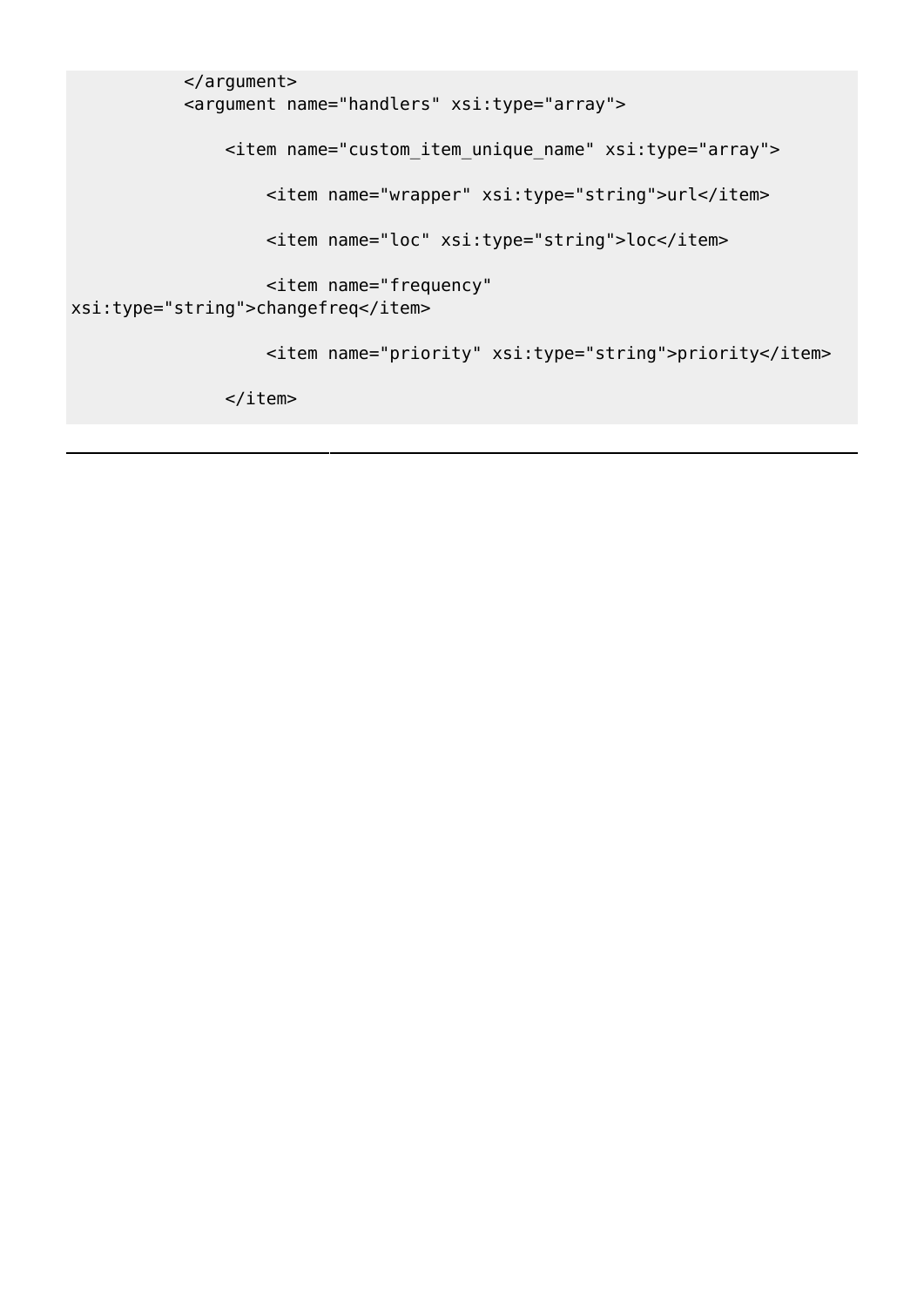```
 </argument>
```
</arguments>

</type>

<type name="Amasty\XmlSitemap\Model\Sitemap">

<arguments>

<argument name="entities" xsi:type="array">

<item name="custom\_item\_unique\_name"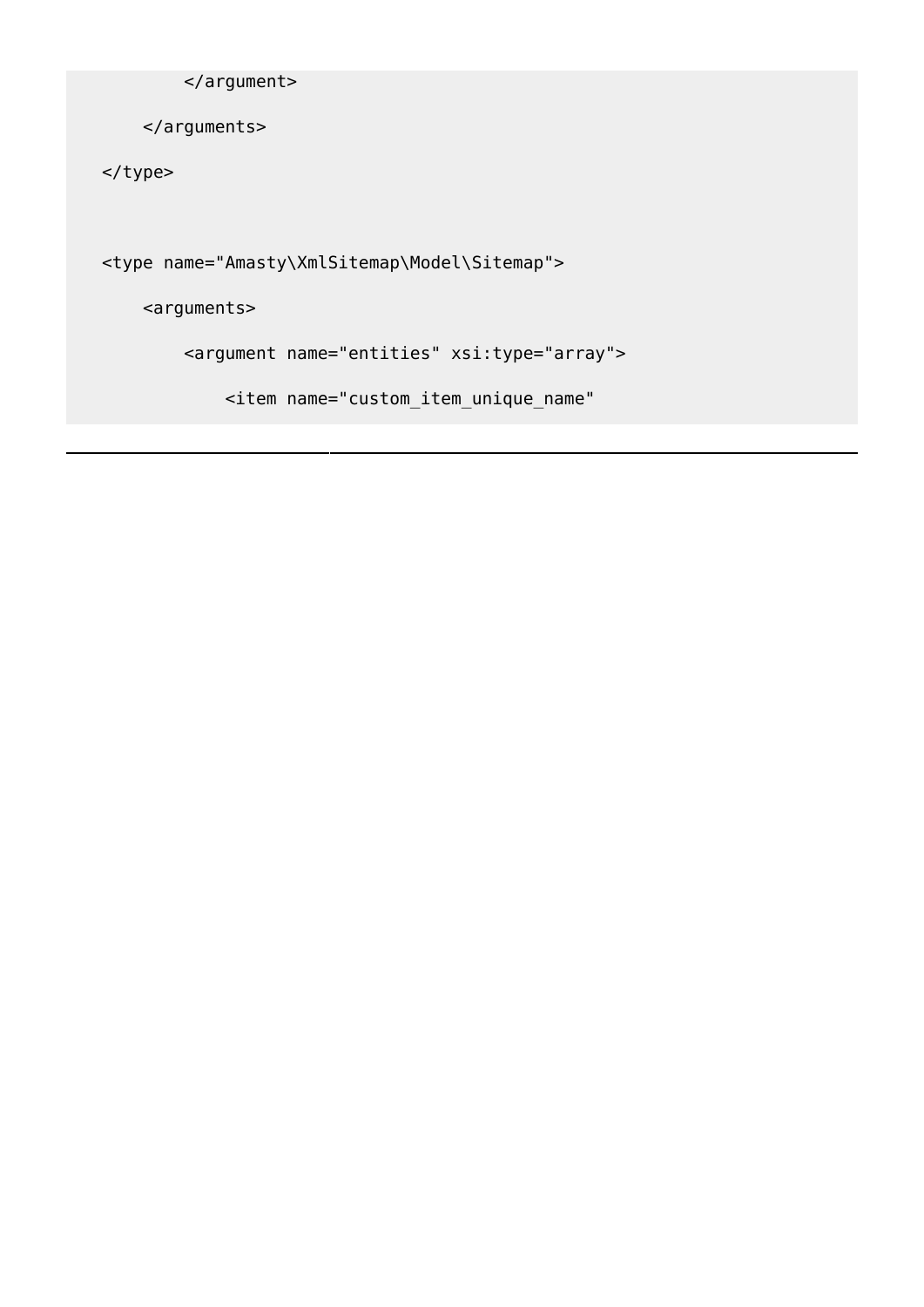```
xsi:type="string">custom_item_unique_name</item>
```
</argument>

</arguments>

</type>

<type name="Amasty\XmlSitemap\Model\Sitemap\SourceProvider">

<arguments>

<argument name="sources" xsi:type="array">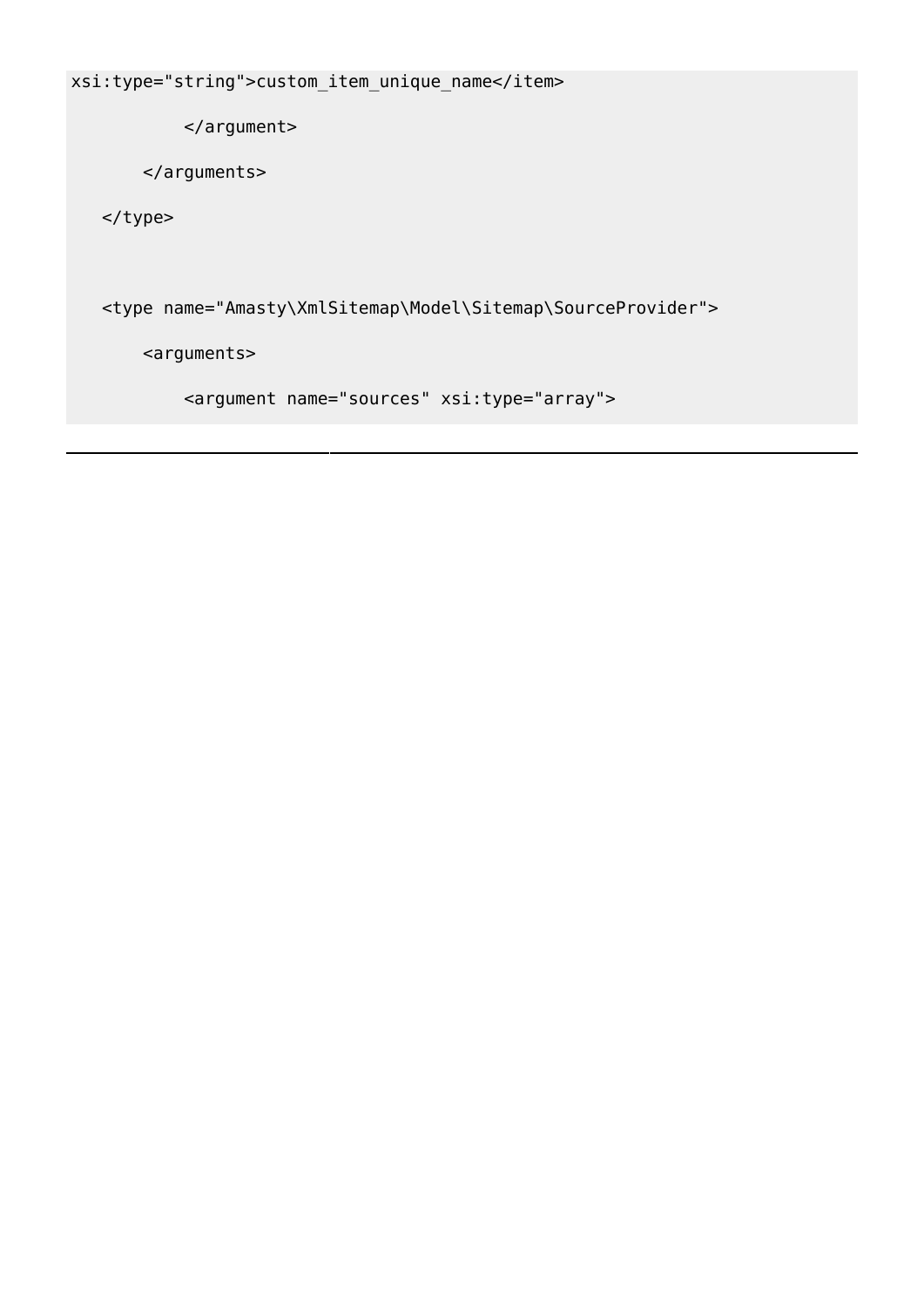```
 <item name="custom_item_unique_name"
xsi:type="string">CompanyName\ModuleName\Model\XmlSitemap\DataProvider</item
>
```
</argument>

</arguments>

</type>

Now you should **create a class** CompanyName\ModuleName\Model\XmlSitemap\DataProvider in the way as it is shown in the example below:

<?php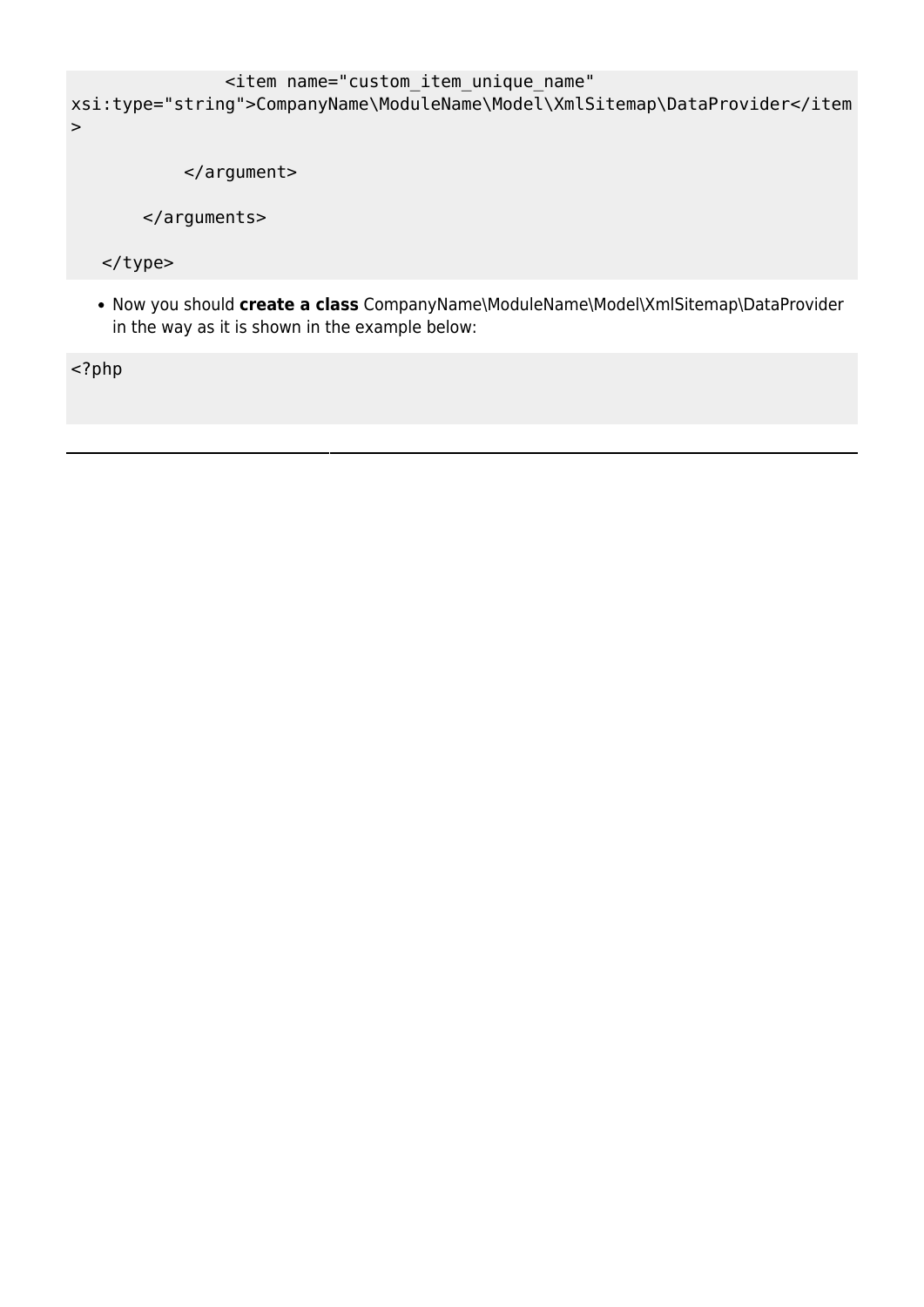```
declare(strict_types=1);
```
namespace CompanyName\ModuleName\Model\XmlSitemap;

```
use Amasty\XmlSitemap\Api\SitemapInterface;
use Magento\Framework\Phrase;
use Magento\Framework\UrlInterface;
use Magento\Store\Model\StoreManagerInterface;
/**
 * Amasty_XmlSitemap entity provider
 */
class DataProvider
{
    private const ENTITY_CODE = custom_item_unique_name;
```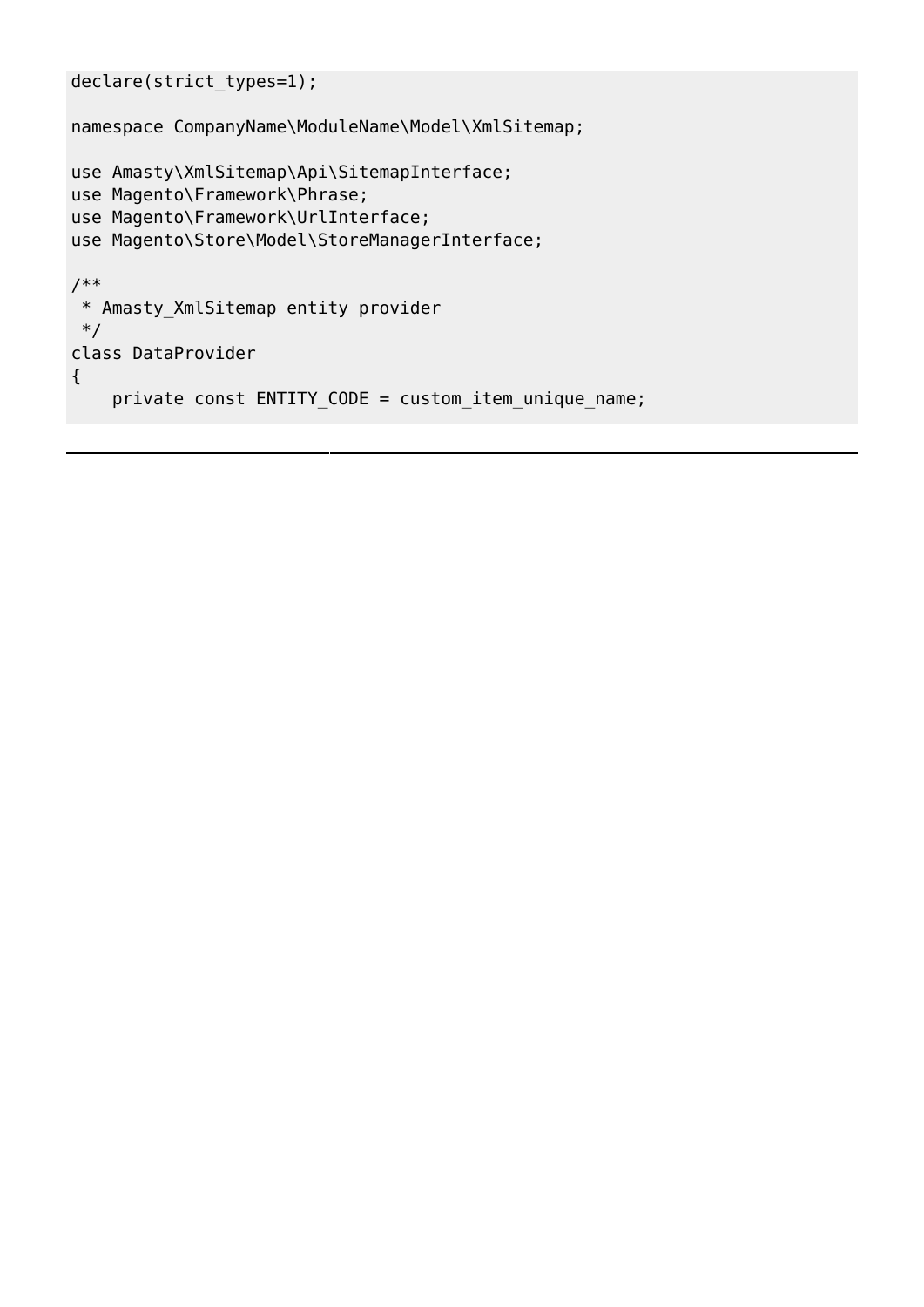```
 /**
 * @var PageFactory
 */
 private $pageFactory;
 /**
 * @var string
 */
 private $baseUrl;
 /**
 * @var StoreManagerInterface
 */
 private $storeManager;
```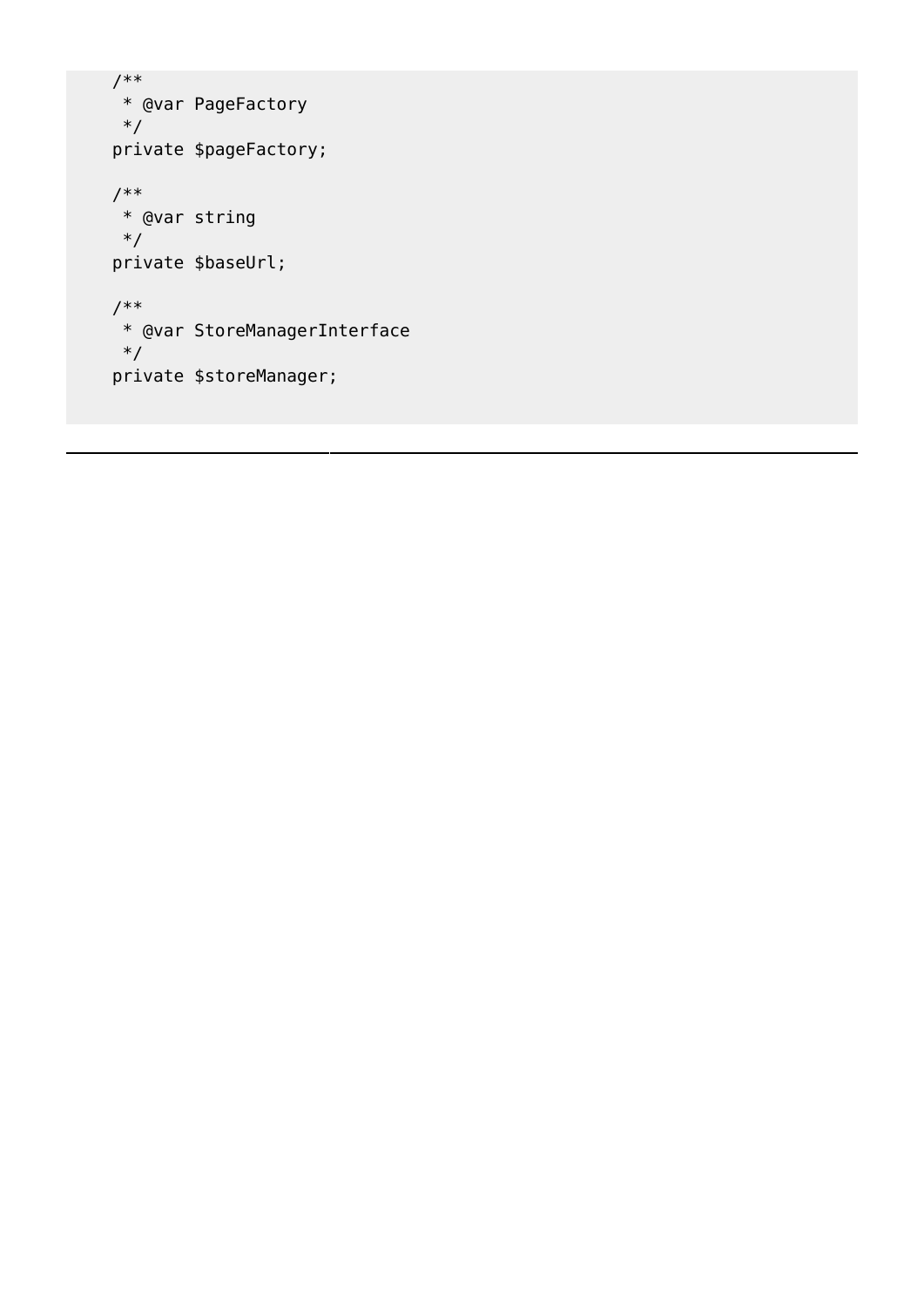```
 public function __construct(
         PageFactory $pageFactory,
         StoreManagerInterface $storeManager
     ) {
         $this->pageFactory = $pageFactory;
         $this->storeManager = $storeManager;
     }
     public function getData(SitemapInterface $sitemap): \Generator
     {
         $sitemapEntityData =
$sitemap->getEntityData($this->getEntityCode());
         foreach ($this->getCollection($sitemap->getStoreId()) as $item) {
```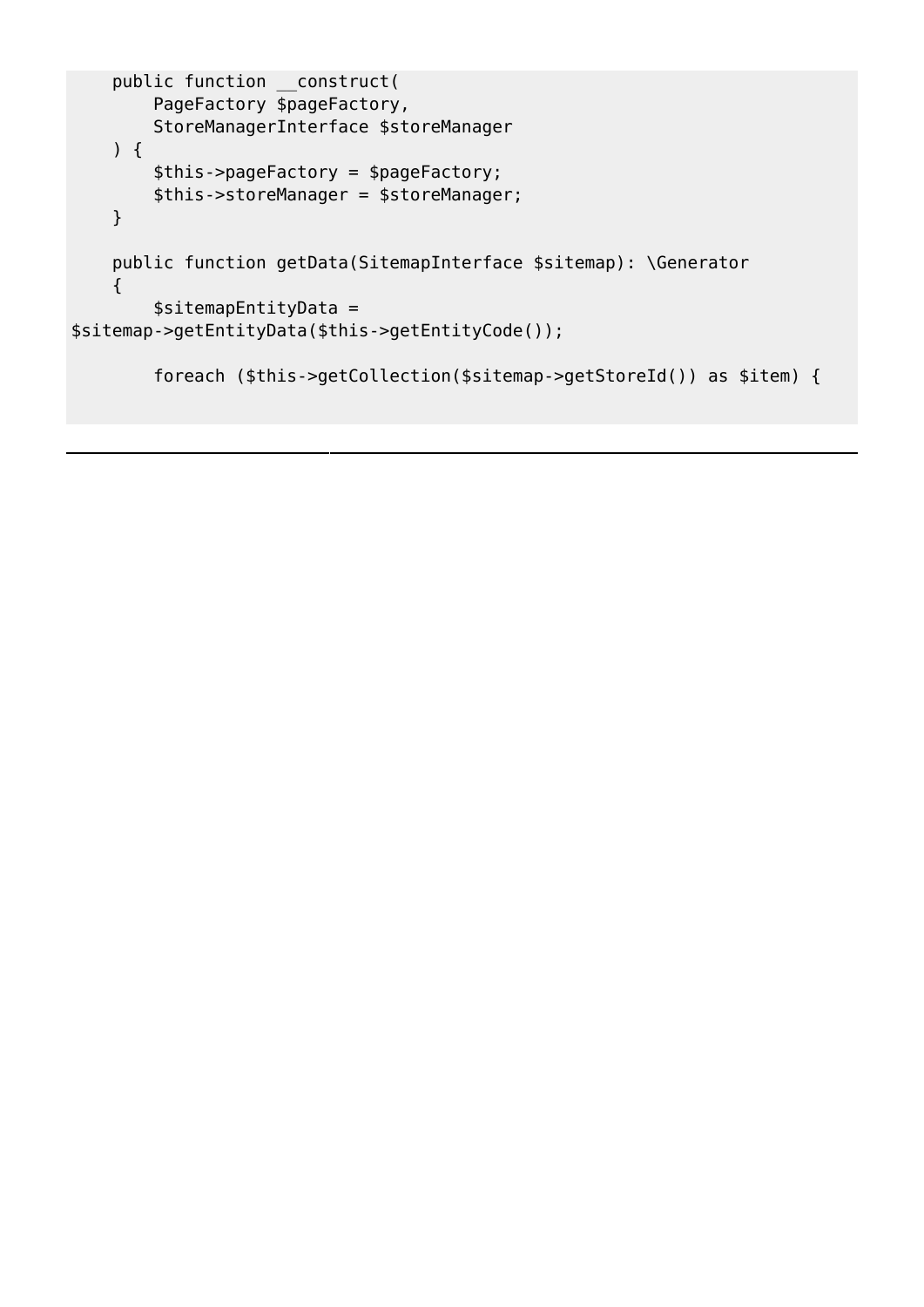```
 yield [
 [
                                  'loc' \Rightarrow $item->getUrl(),
                                   'frequency' => $sitemapEntityData->getFrequency(),
                                   'priority' => $sitemapEntityData->getPriority()
\sim 100 \sim 100 \sim 100 \sim 100 \sim 100 \sim 100 \sim 100 \sim 100 \sim 100 \sim 100 \sim 100 \sim 100 \sim 100 \sim 100 \sim 100 \sim 100 \sim 100 \sim 100 \sim 100 \sim 100 \sim 100 \sim 100 \sim 100 \sim 100 \sim 
                     ];
             }
       }
       private function getCollection(int $storeId): array
       {
                            return [];//create your custom item collection
       }
```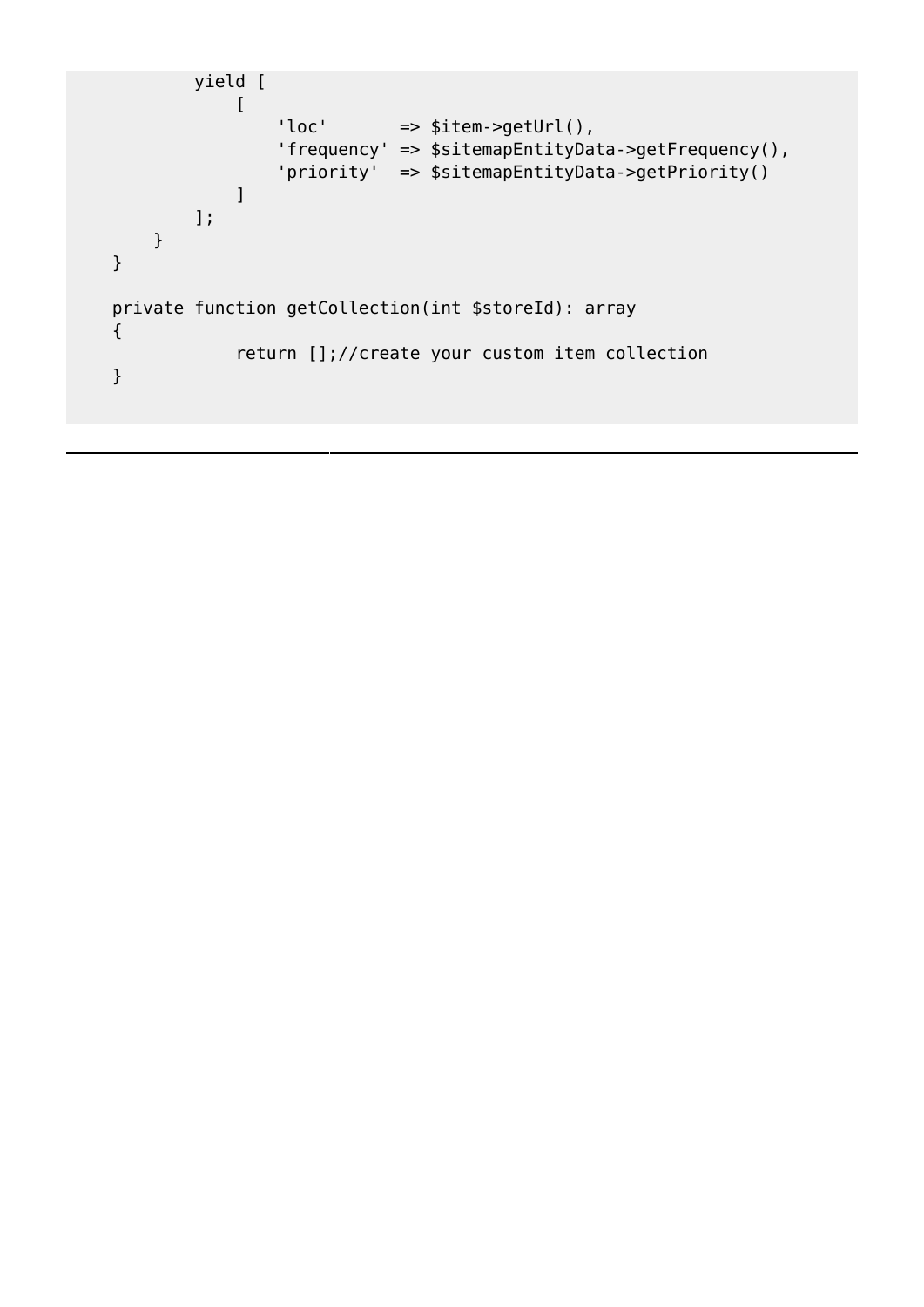```
 public function getEntityCode(): string
     {
         return self::ENTITY_CODE;
     }
     public function getEntityLabel(): Phrase
     {
         return __('Your Label');
     }
}
```
The required entity will appear in the **Custom Items** tab in the sitemap configuration window and will be available for adding to the XML sitemap.

Click **Add New Item** to add a new entity to your XML sitemap.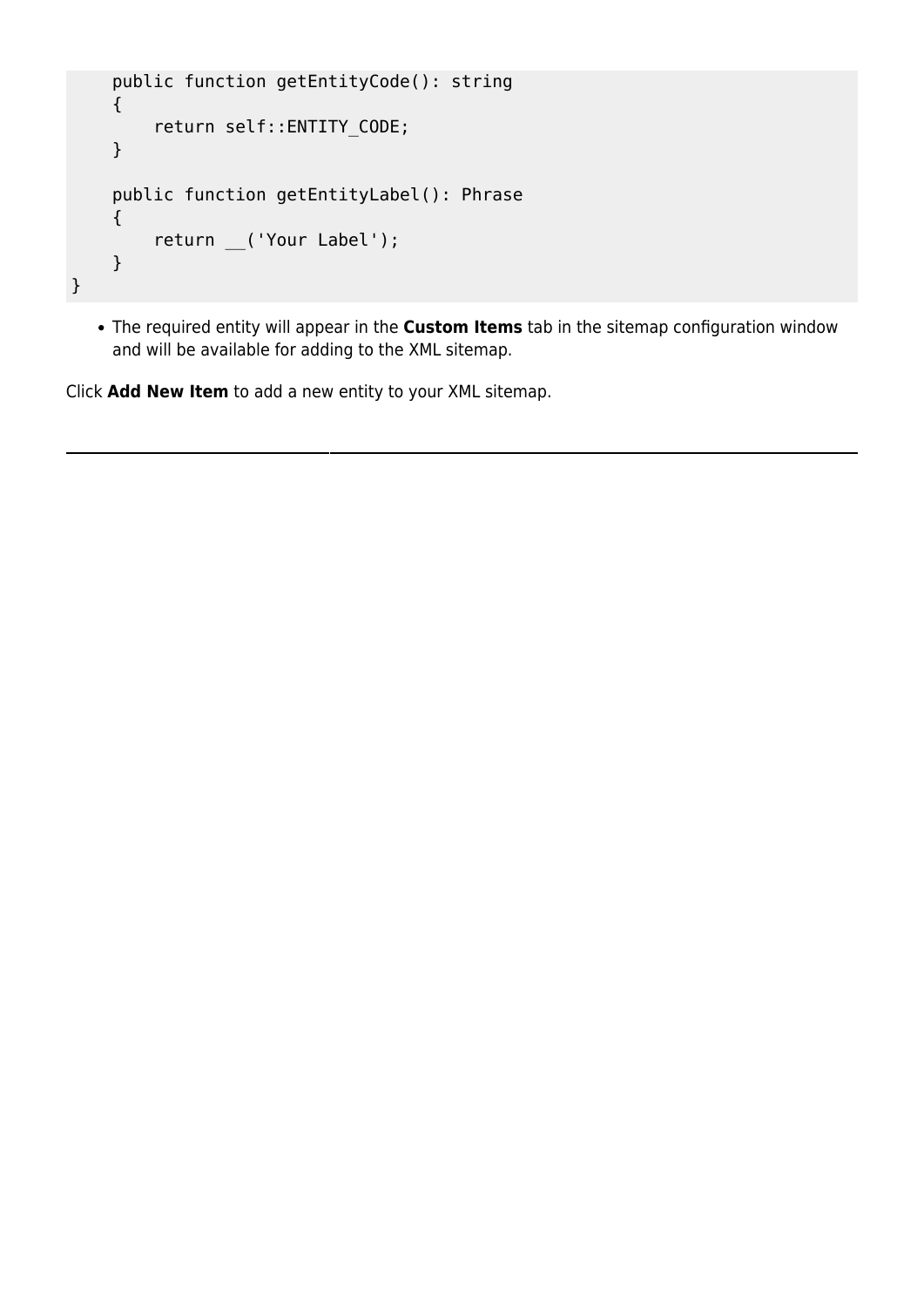| <b>SITEMAP</b><br><b>CONFIGURATION</b> | <b>Custom Items</b>             |          |                                            |  |  |  |
|----------------------------------------|---------------------------------|----------|--------------------------------------------|--|--|--|
|                                        | Item Name                       | Priority | Frequency                                  |  |  |  |
| General                                | Amasty Blog Pro<br>$\mathbf{v}$ | 0.7      | $\widehat{\mathbb{H}}$<br>$\tau$<br>always |  |  |  |
| Products /                             | Add Item                        |          |                                            |  |  |  |
| Categories /                           |                                 |          |                                            |  |  |  |
| CMS Pages                              |                                 |          |                                            |  |  |  |
| <b>Custom Items</b>                    |                                 |          |                                            |  |  |  |
| Extra /                                |                                 |          |                                            |  |  |  |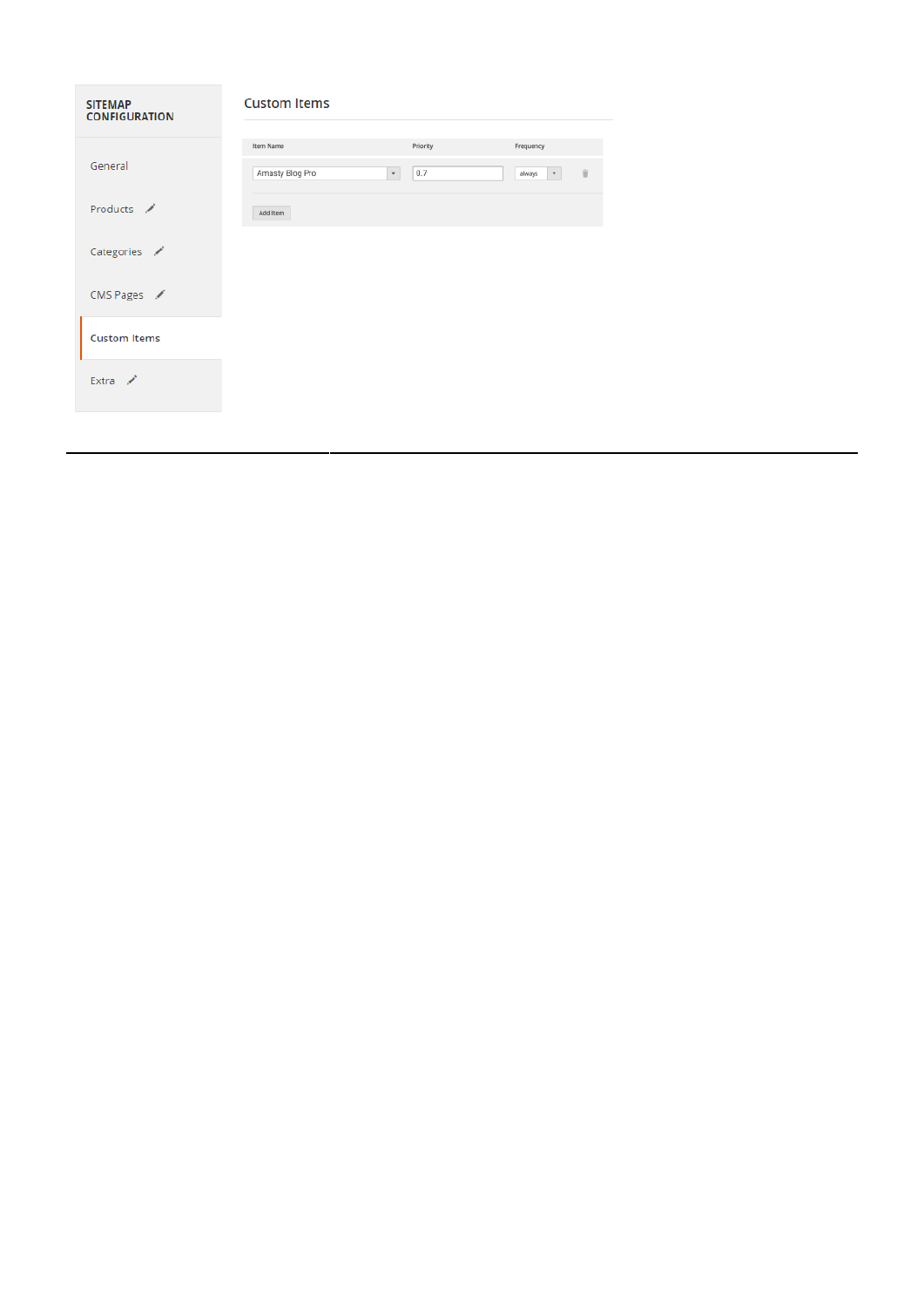**Item Name** - here you can see the list of available entities from other Amasty extensions and choose the needed one from the dropdown.

**Priority** - here you can specify the priority of the entity pages the same way you did for other pages. You can range the value from 0.01-0.99.

**Frequency** - the same setting as for other pages. Here you can specify the frequency of updates: never-yearly-monthly-weekly-daily-hourly-always.

## **Cron Settings**

Set frequency for cron job. Cron is responsible for indexing and sitemap generation.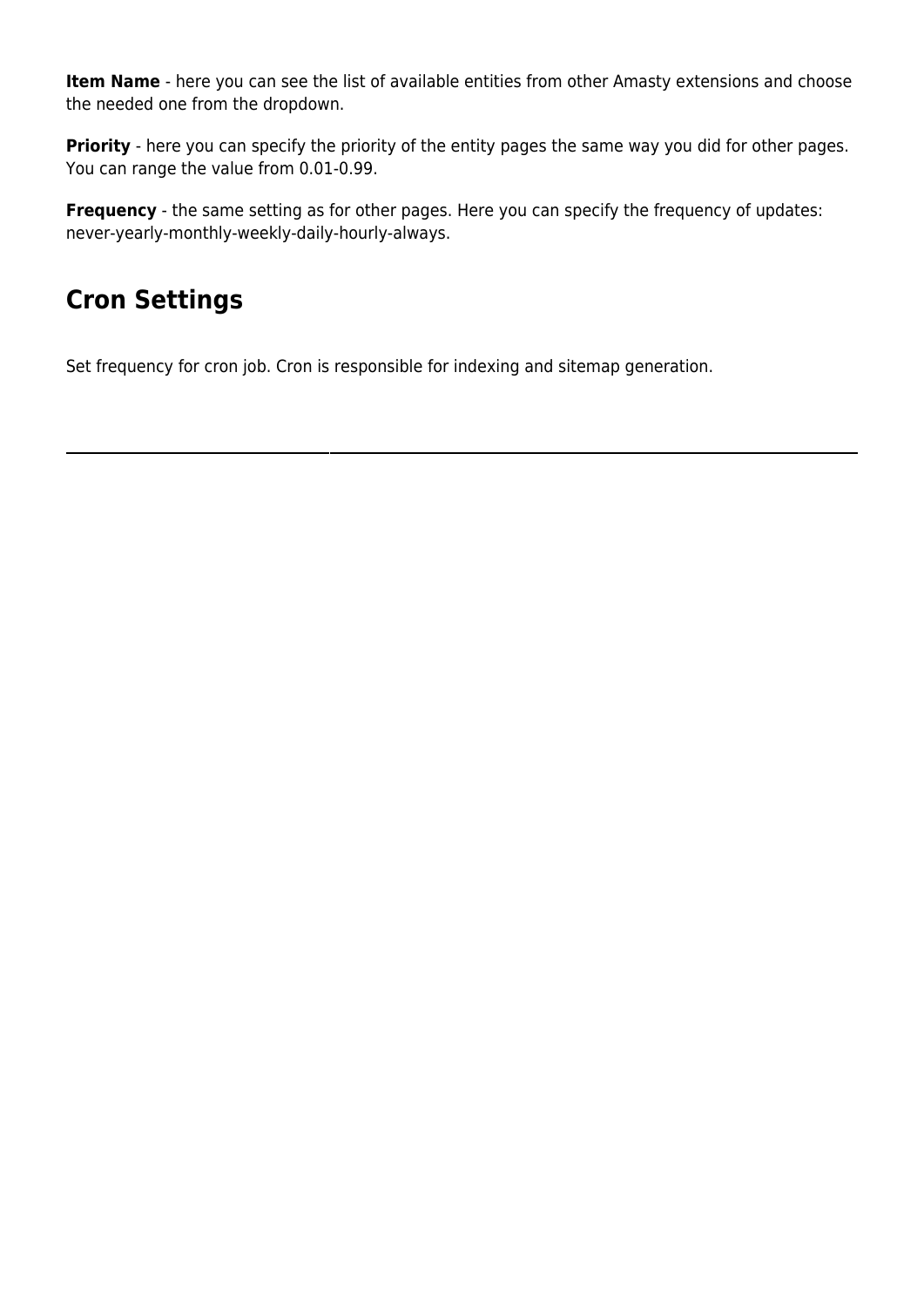### **Cron Settings**



## **Cron Tasks List**

Magento 2 XML Google Sitemap extension is preintegrated with Cron Tasks List to provide store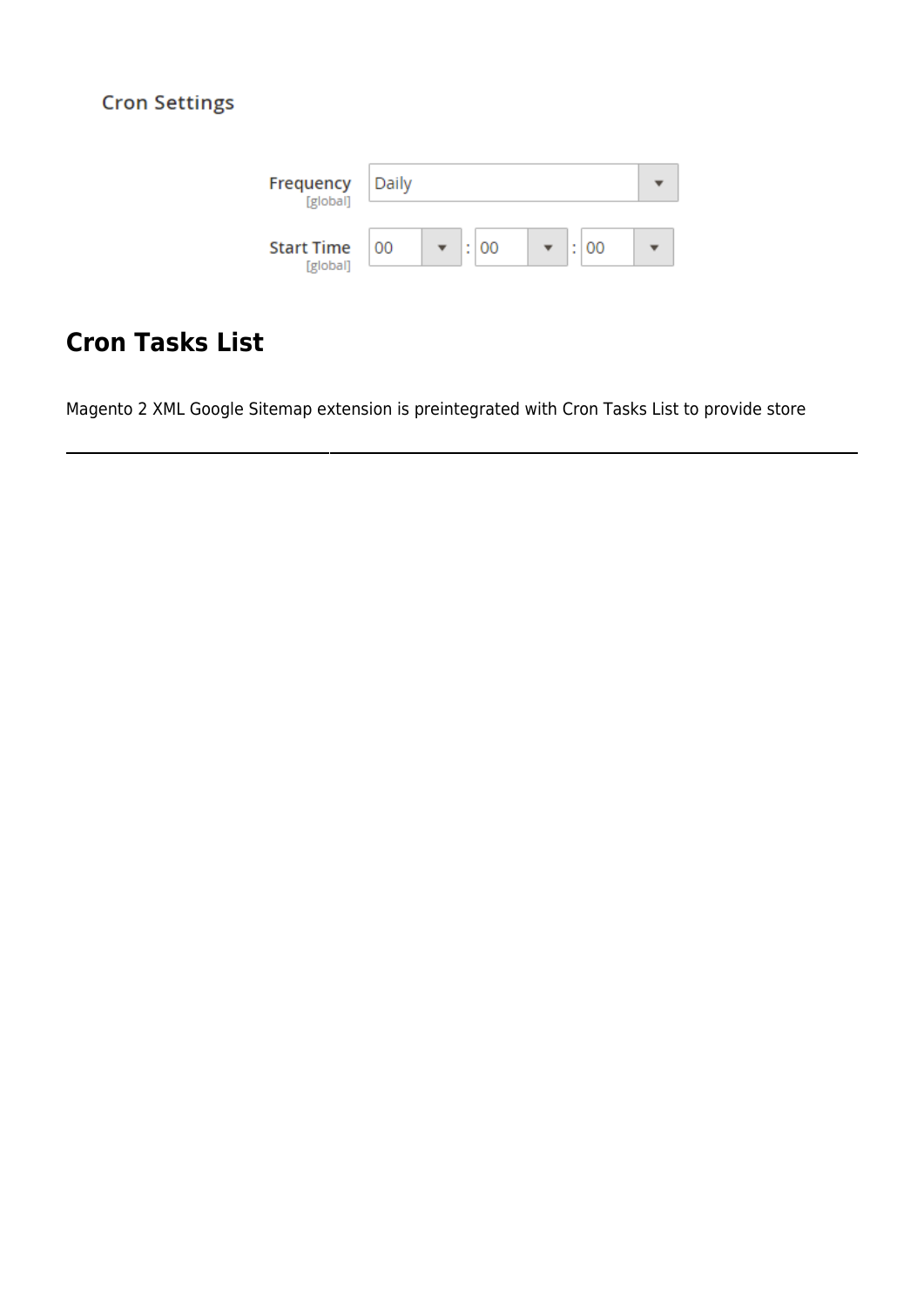owners with an opportunity to track and manage all cron tasks running in the website background.

To view all scheduled and executed cron tasks, go to **System → Cron Tasks List**

Run all cron tasks and generate their schedule by clicking the 'Run Cron' button. Also you can delete separate tasks in bulk, apply filtering and sorting options when it is needed.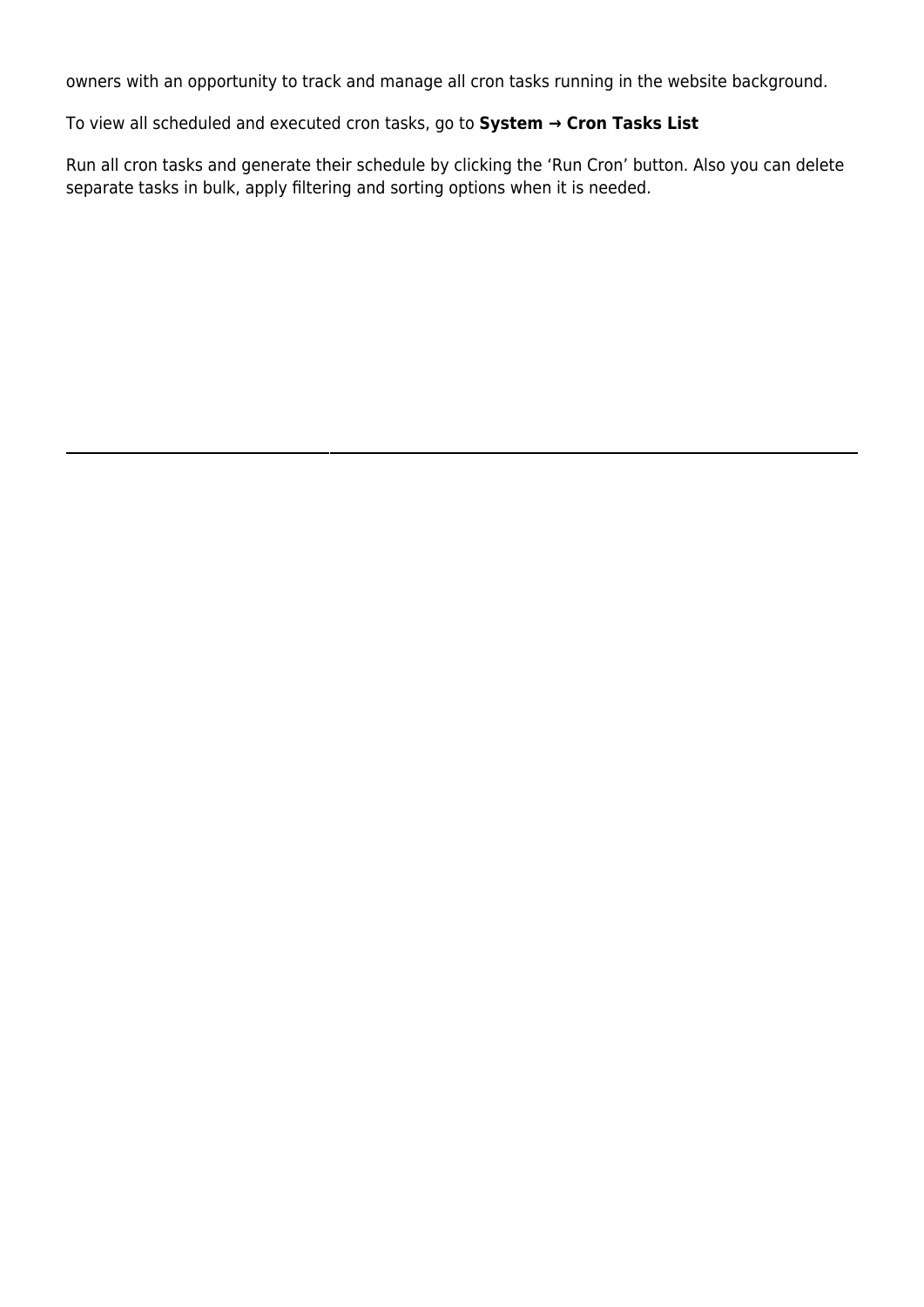#### Cron Tasks List

|                          |                                                                                                                |                                |                |                         |                         |                             | <b>Run Cron</b>         |  |  |
|--------------------------|----------------------------------------------------------------------------------------------------------------|--------------------------------|----------------|-------------------------|-------------------------|-----------------------------|-------------------------|--|--|
| A                        | Last Cron Activity: 20 seconds ago                                                                             |                                |                |                         |                         |                             |                         |  |  |
|                          |                                                                                                                |                                |                |                         | Filters                 | Default View •<br>$\bullet$ | Columns v<br>Õ.         |  |  |
|                          | of 33<br>20<br>$\blacktriangledown$<br>per page<br>$\blacktriangledown$<br><b>Actions</b><br>652 records found |                                |                |                         |                         |                             |                         |  |  |
| $\overline{\phantom{0}}$ | <b>ID</b>                                                                                                      | <b>Job Code</b>                | <b>Status</b>  | <b>Created At</b>       | <b>Scheduled At</b>     | <b>Executed At</b>          | <b>Finished At</b>      |  |  |
|                          | 1038                                                                                                           | sales grid order shipment      | <b>SUCCESS</b> | Mar 18, 2019 5:47:11 AM | Mar 18, 2019 5:47:00 AM | Mar 18, 2019 5:47:20 AM     | Mar 18, 2019 5:47:20 AM |  |  |
|                          | 1058                                                                                                           | sales_grid_creditmemo_async    | <b>SUCCESS</b> | Mar 18, 2019 5:47:11 AM | Mar 18, 2019 5:47:00 AM | Mar 18, 2019 5:47:20 AM     | Mar 18, 2019 5:47:20 AM |  |  |
|                          | 1078                                                                                                           | sales send order emails        | <b>SUCCESS</b> | Mar 18, 2019 5:47:11 AM | Mar 18, 2019 5:47:00 AM | Mar 18, 2019 5:47:20 AM     | Mar 18, 2019 5:47:20 AM |  |  |
|                          | 1098                                                                                                           | sales_order_invoice_emails     | <b>SUCCESS</b> | Mar 18, 2019 5:47:11 AM | Mar 18, 2019 5:47:00 AM | Mar 18, 2019 5:47:20 AM     | Mar 18, 2019 5:47:20 AM |  |  |
| п                        | 1118                                                                                                           | sales_send_order_shipment      | <b>SUCCESS</b> | Mar 18, 2019 5:47:11 AM | Mar 18, 2019 5:47:00 AM | Mar 18, 2019 5:47:20 AM     | Mar 18, 2019 5:47:20 AM |  |  |
|                          | 1196                                                                                                           | indexer_reindex_all_invalid    | <b>SUCCESS</b> | Mar 18, 2019 5:47:13 AM | Mar 18, 2019 5:47:00 AM | Mar 18, 2019 5:47:21 AM     | Mar 18, 2019 5:47:21 AM |  |  |
|                          | 1200                                                                                                           | indexer_update_all_views       | <b>MISSED</b>  | Mar 18, 2019 5:47:13 AM | Mar 18, 2019 5:47:00 AM | Mar 18, 2019 5:47:21 AM     | Mar 18, 2019 5:47:21 AM |  |  |
|                          | 1018                                                                                                           | sales_grid_order_invoice_async | <b>SUCCESS</b> | Mar 18, 2019 5:47:11 AM | Mar 18, 2019 5:47:00 AM | Mar 18, 2019 5:47:20 AM     | Mar 18, 2019 5:47:20 AM |  |  |
|                          | 1024                                                                                                           | sales grid order invoice async | <b>PENDING</b> | Mar 18, 2019 5:47:11 AM | Mar 18, 2019 5:53:00 AM |                             |                         |  |  |
|                          | 1025                                                                                                           | sales grid order invoice async | <b>PENDING</b> | Mar 18, 2019 5:47:11 AM | Mar 18, 2019 5:54:00 AM |                             |                         |  |  |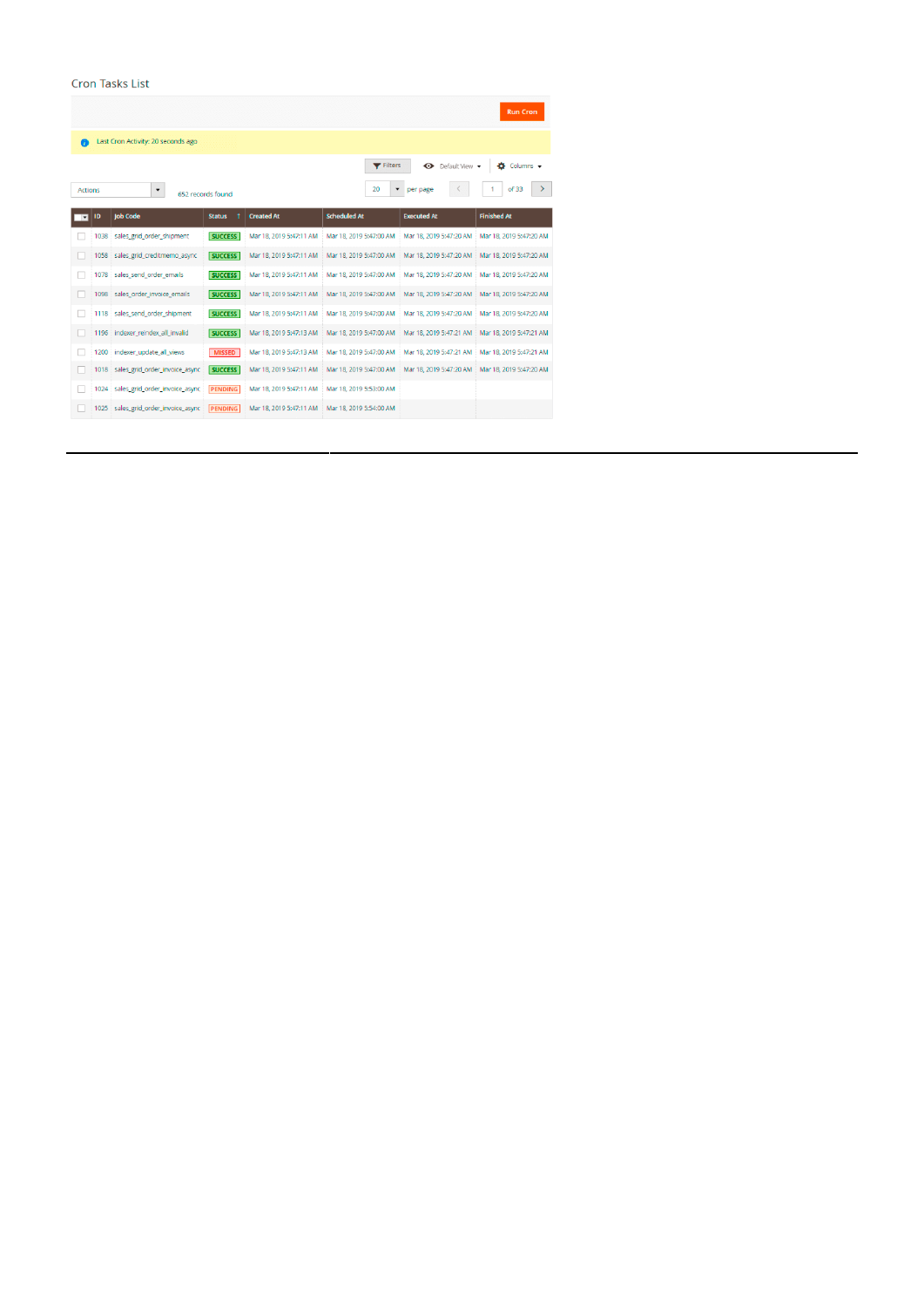## **Hreflang**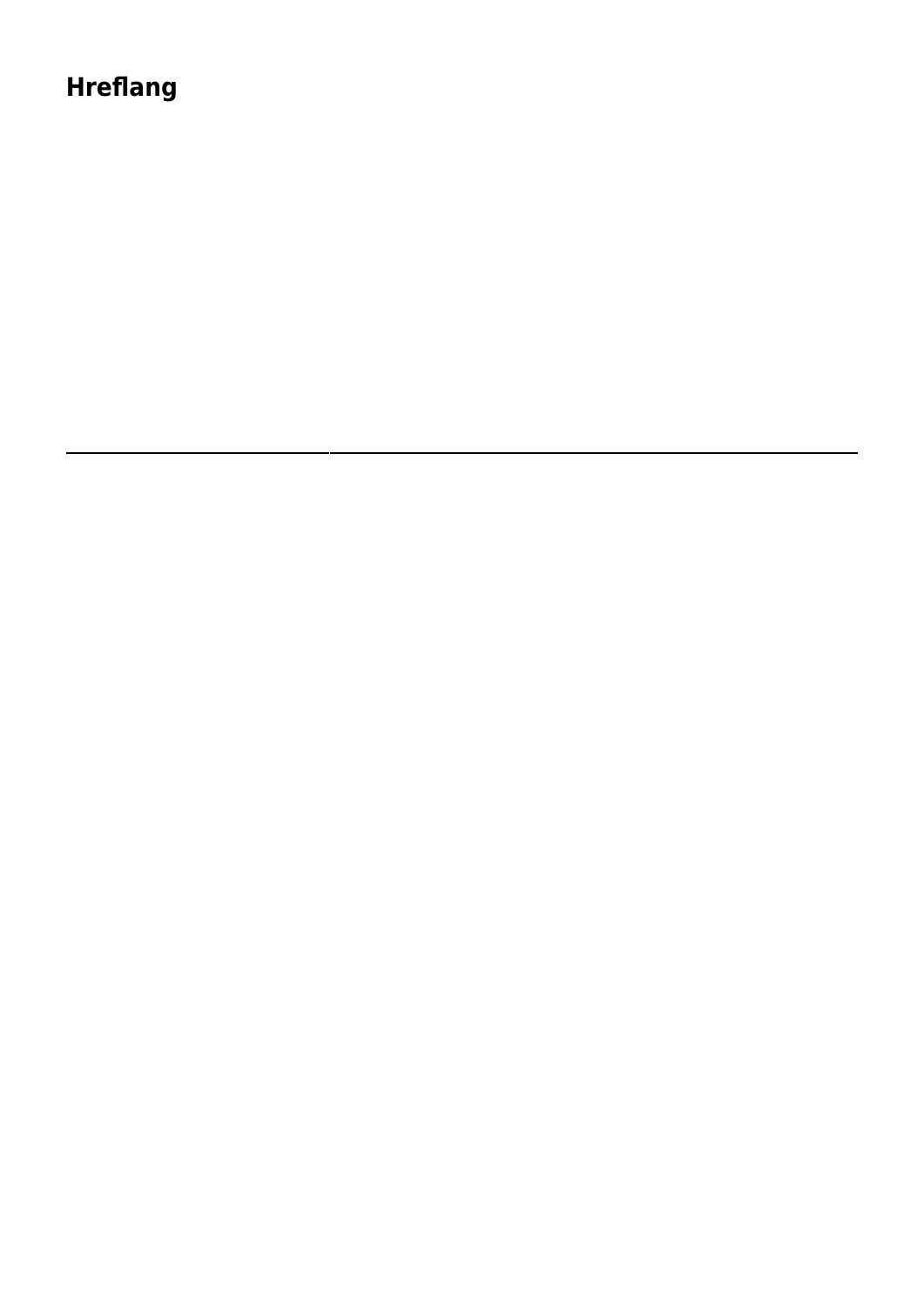#### **Hreflang URLs**

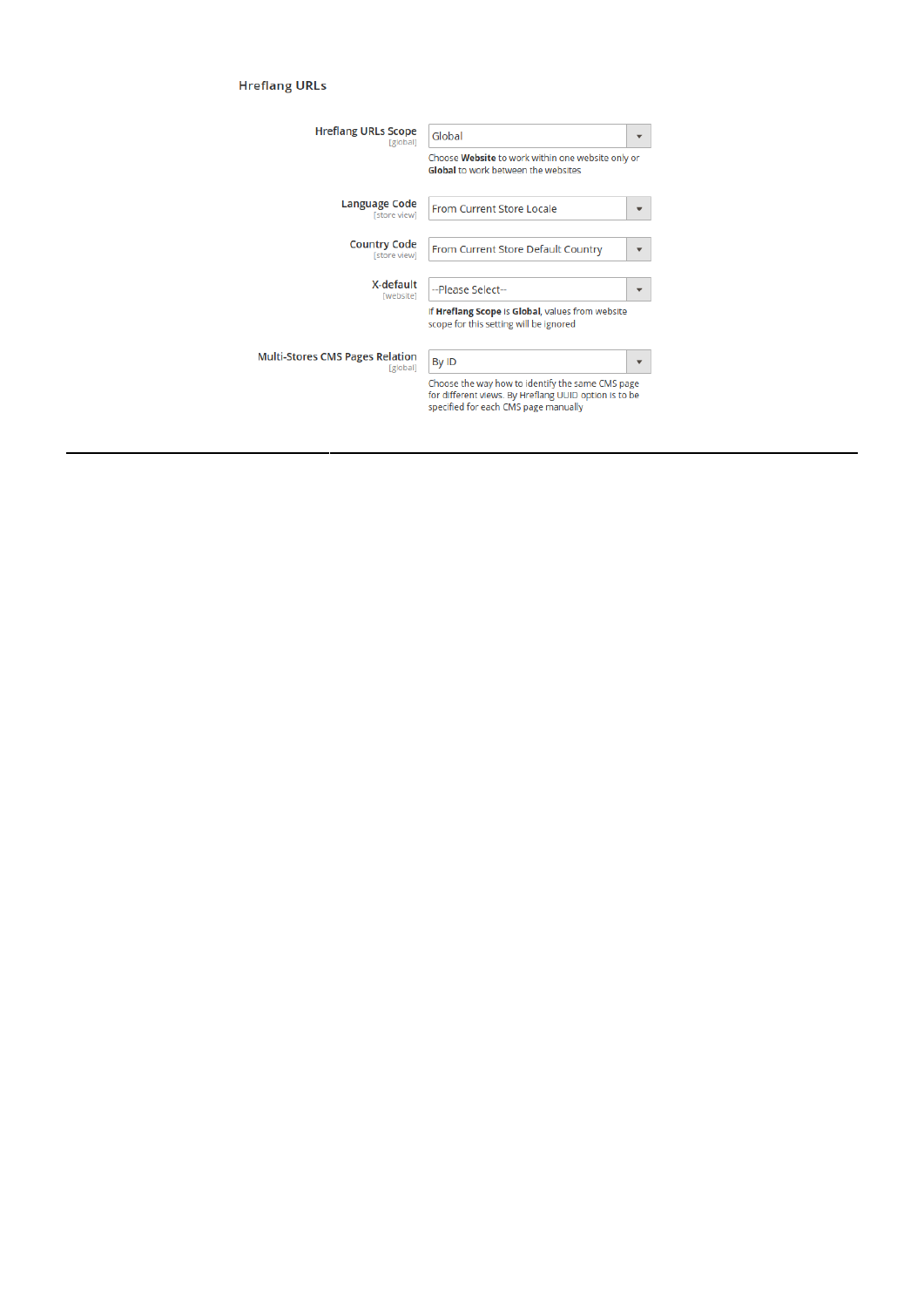#### **Hreflang URLs Scope**:

- Website select to work within one website
- Global select to work between the websites

**Language Code** - Specify the language of the audience you want your content introduce to. The option From Current Store Locale is available.

**Country Code** - Specify the region you want your content introduce to (optional). The options From Current Store Default Country and Don't add are available.

**X-default** - Specify which store in the XML sitemap will be tagged as a default.

**Multi-Stores CMS Pages Relation** - The option allows to look for alternative links within various websites with different language and region codes.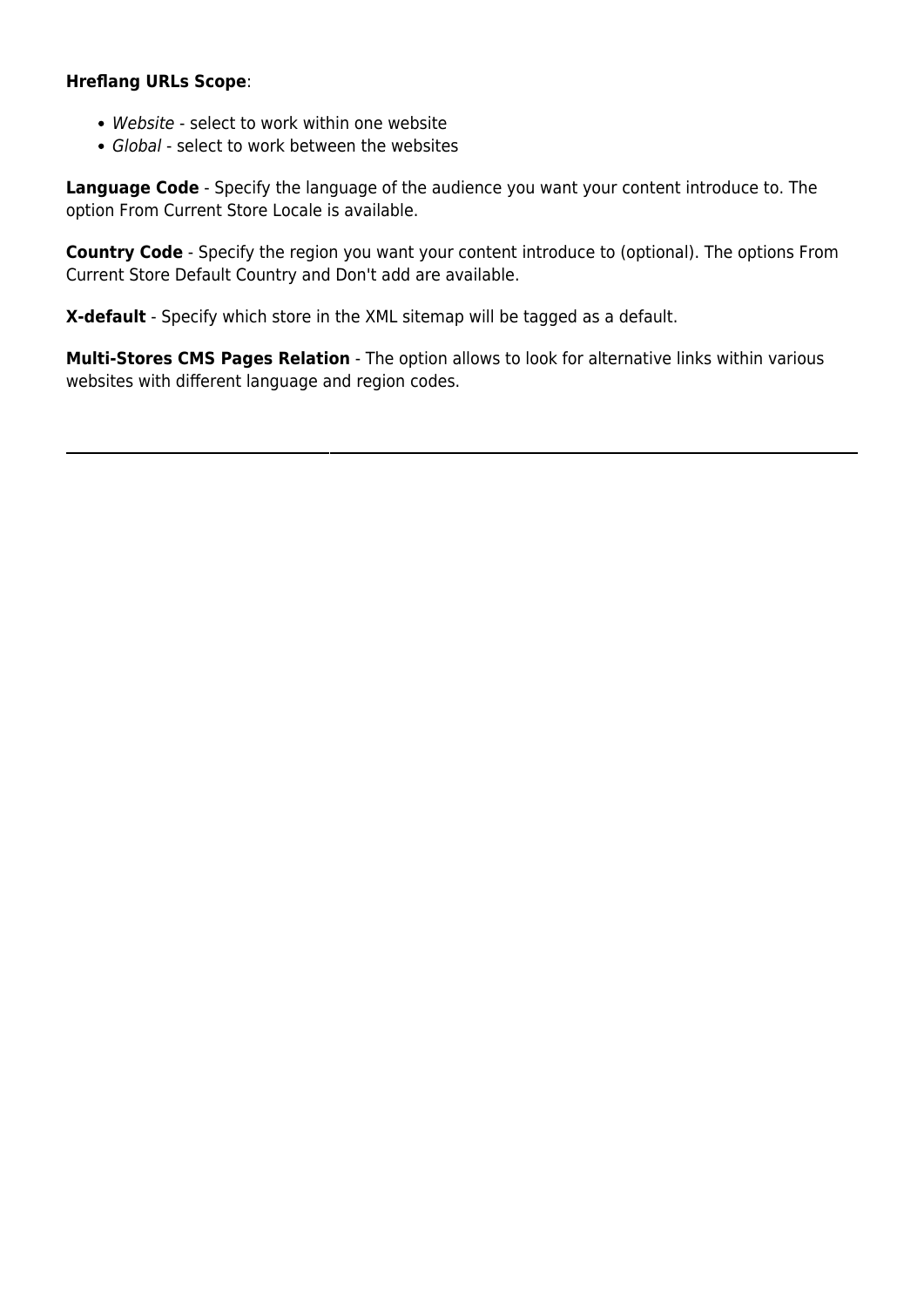- By ID Relates the pages (from different stores) that have the same ID's;
- Hreflang UUID Relates the pages (from different stores) that have the same UUID's;
- Hreflang URL Key Relates the pages (from different stores) that have the same URL Keys;

For more information on **hreflang** functionality, check [Google article.](https://support.google.com/webmasters/answer/189077?hl=en)

With the hreflang enabled the sitemap can be incorrectly displayed in a browser. However, Google will still receive the correct XML sitemap data.

### **XML Sitemap Generation via SSH**

Please, execute the following command to manually generate the XML sitemap via SSH:

php bin/magento amasty:xmlsitemap:generate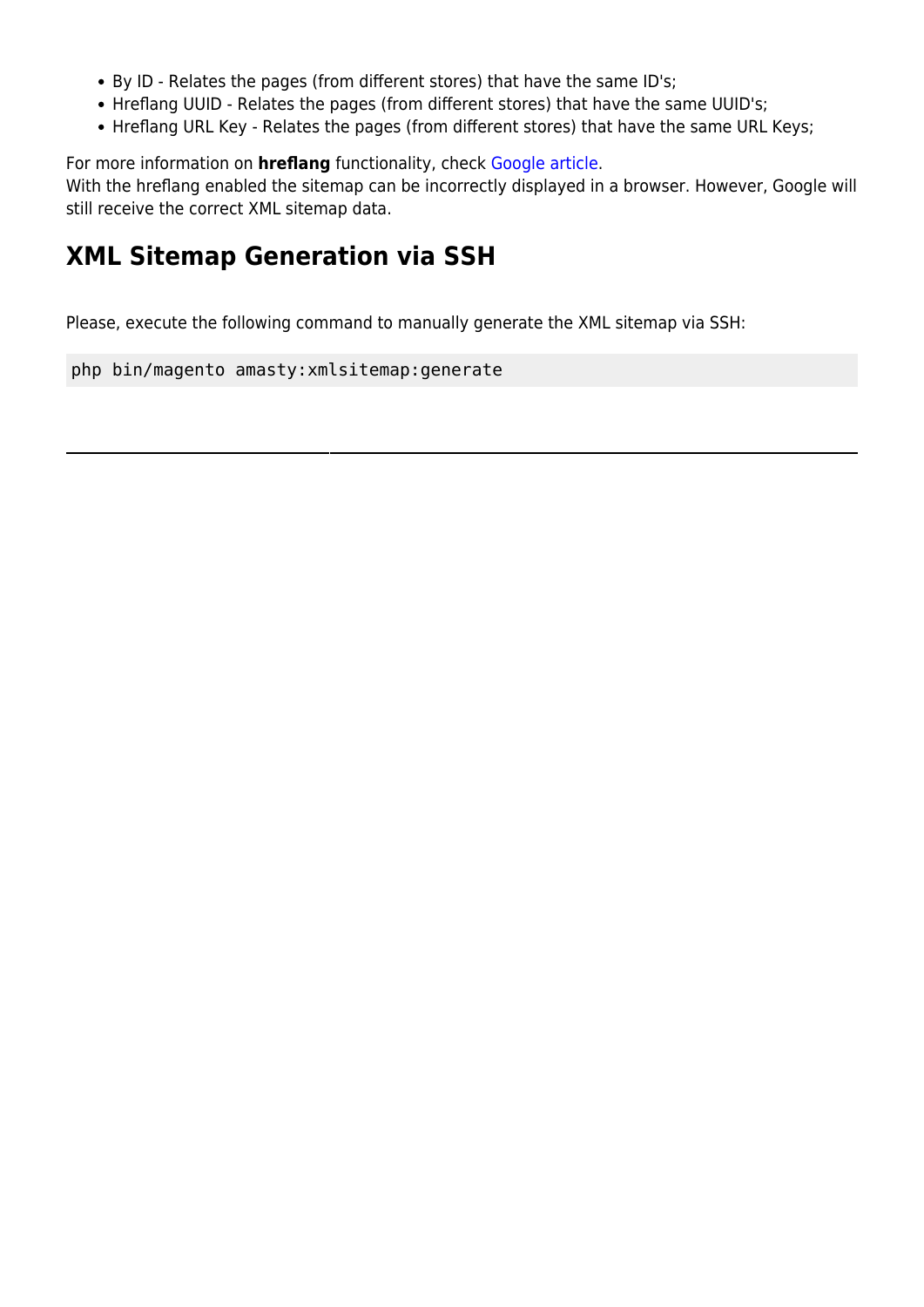To generate a specific sitemap, please, use the following command and substitute the **sitemap\_id** with the required name:

```
php bin/magento amasty:xmlsitemap:generate sitemap_id
```
## **XML Sitemap Sample**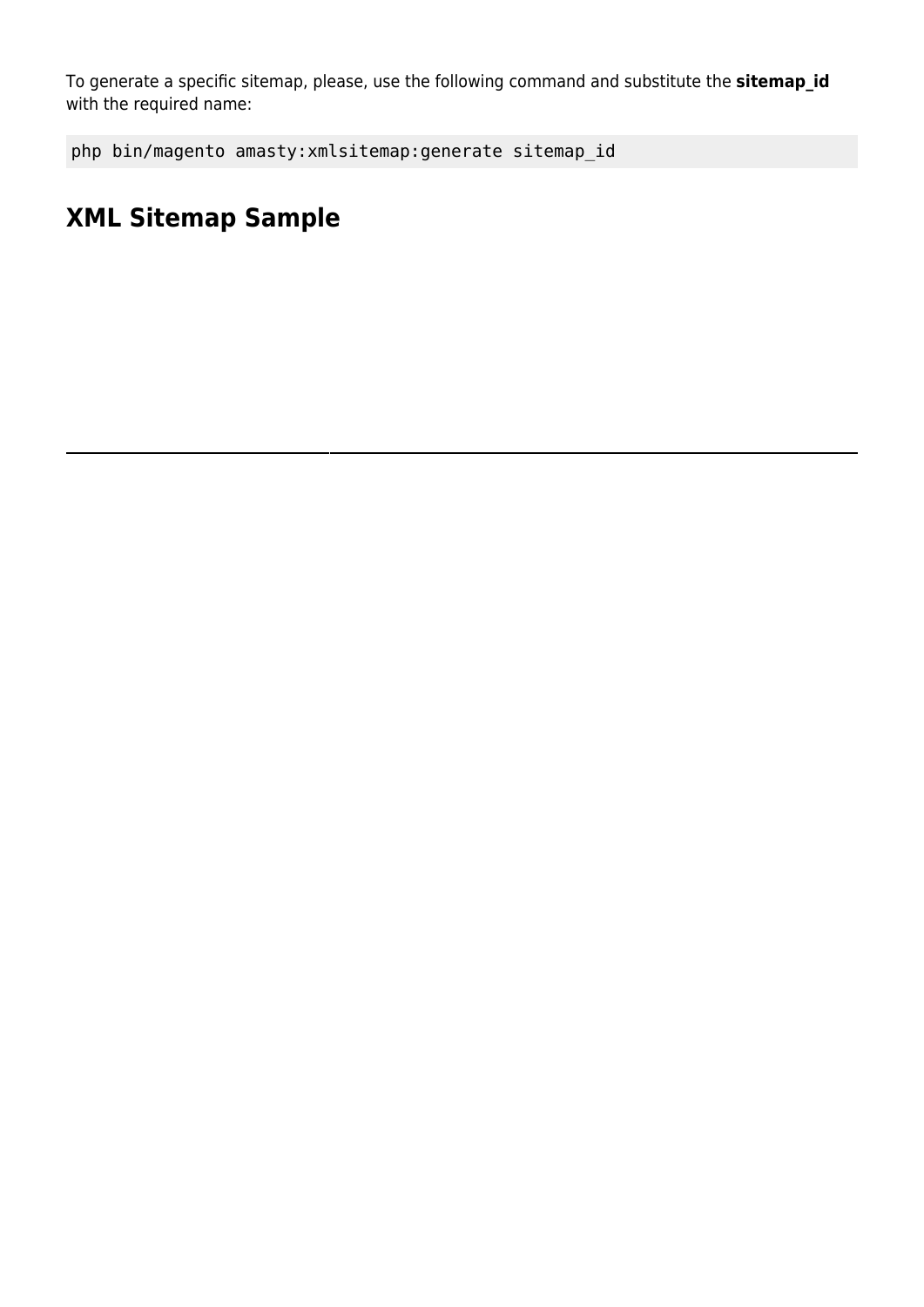```
\epsilon \rightarrow c Thttp://example.com/media/sitemap.xml
```

```
v<urlset xmlns="http://www.sitemaps.org/schemas/sitemap/0.9"
xmlns:image="http://www.google.com/schemas/sitemap-image/1.1">
\sqrt{x}\blacktriangledown<loc>
     http://example.com/electronics/computers/acer-ferrari-pc.html
   \langle /10c \rangle<priority>1.0</priority>
   <changefreq>weekly</changefreq>
 \blacktriangledown <image: image>
   \blacktriangledown<image:title>
       Enjoy your life with Acer Ferrari 3200 Notebook Computer PC !
     </image:title>
   \blacktriangledown<image:loc>
     http://example.com/electronics/computers/acer-ferrari-pc.html
     \langle/image:loc>
```
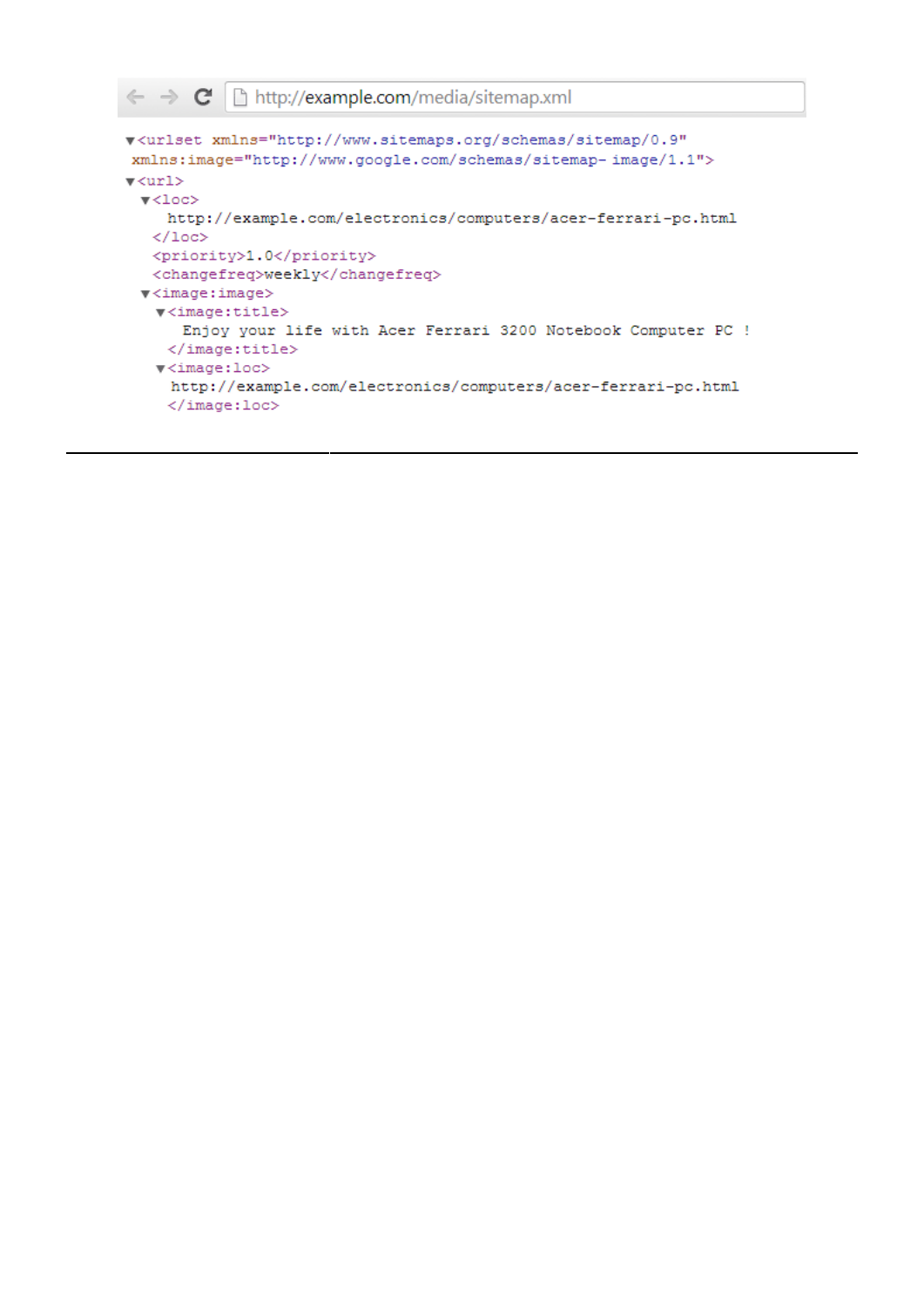Find out how to install the **XML Google Sitemap** extension for Magento 2 via [Composer.](https://amasty.com/docs/doku.php?id=magento_2:composer_user_guide)

Rate the user guide **★★★★☆** from 6 votes [\(Details\)](#rateanker_76734161a885f3bb56f0.92664087) OOOOO Rate \*\*\*\*\* 1 visitor votes \*\*\*\*\* 1 visitor votes \*\*\*\*\* 0 visitor votes \*\*\*\*\* 0 visitor votes \*\*\*\*\* 2 visitor votes